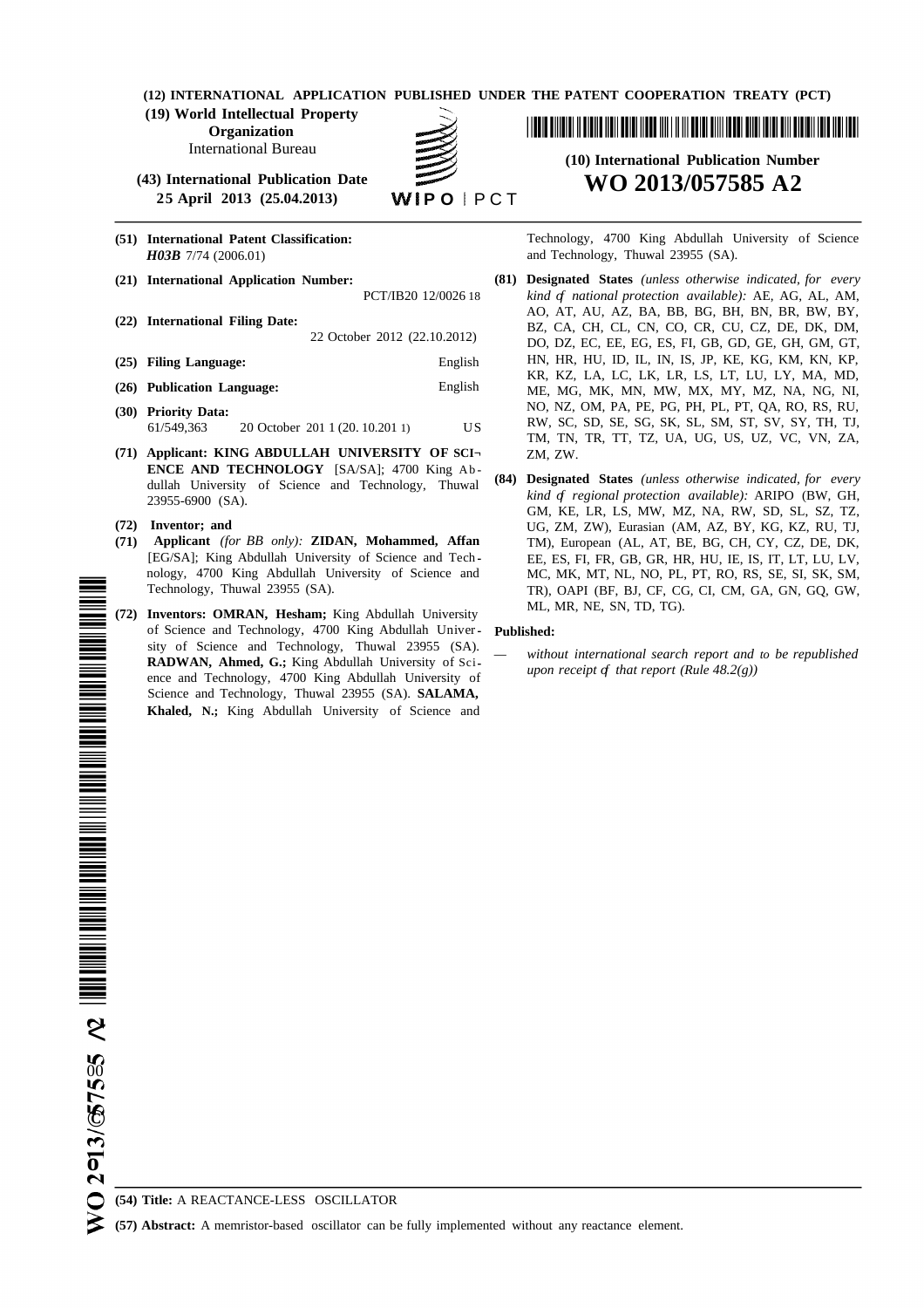## **A Reactance-Less Oscillator**

### **CLAIM OF PRIORITY**

This application claims priority to U.S. Provisional Patent Application No.

61/549,363 filed on October 20, 2011, which is hereby incorporated by reference in entirety.

**TECHNICAL FIELD**

This invention relates to a memristor-based oscillator.

### **BACKGROUND**

An electronic oscillator is an electronic circuit that produces a repetitive electronic signal, often a waveform such as a sine wave or a square wave. In a normal oscillator, reactance elements, such as capacitors and inductors, are intrinsic for transferring energy from one form to another for the oscillator to work.

15

 $10<sup>10</sup>$ 

5

#### **SUMMARY**

An oscillator including a memristor element can be fully implemented without the need of any capacitors or inductors. In an on-chip application, the oscillator can result in an area-efficient fully integrated solution.

In one aspect, an oscillator can include a voltage divider having: (a) a resistor 20 element or memristor; and (b) a memristor connected in series, and a voltage feedback module connected to the voltage divider. The oscillator can achieve an oscillating function with no reactance element. In some embodiments, the voltage divider can have: (a) a resistor element; and (b) a memristor connected in series. In other embodiments, voltage divider can have: (a) a first memristor; and (b) a second memristor connected in series.

25

In another aspect, an electrical system can include the oscillator described herein and a modulator circuit to add an amount of information to be transmitted by the radio frequency signal generated by the oscillator.

In another aspect, a chip can include the oscillator described herein.

 $\mathbf{1}$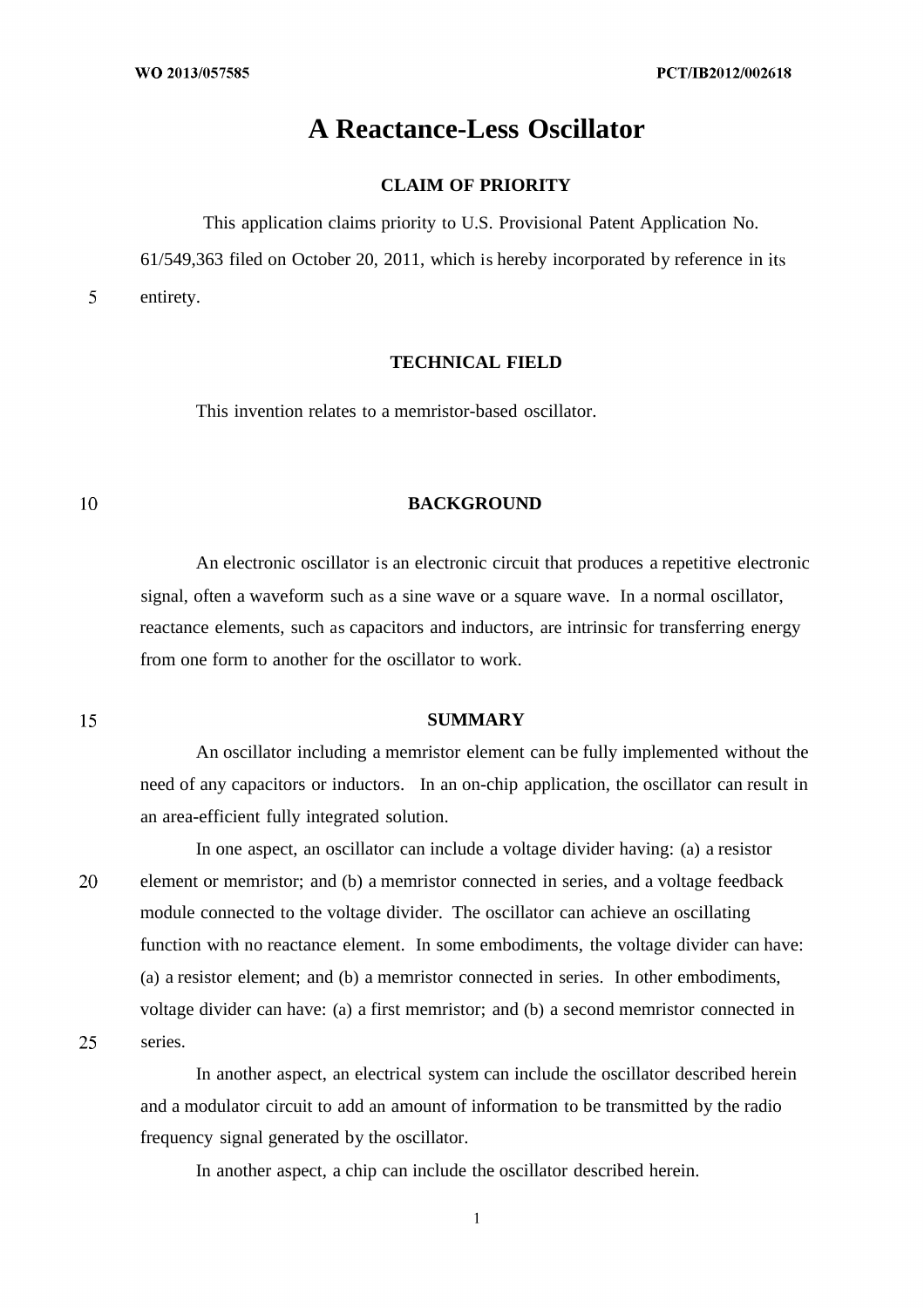In another aspect, an on-chip module for clocking an electronic system comprising the oscillator described herein.

In another aspect, a method of generating an oscillating voltage with no reactance element can include creating an input voltage from a voltage supplier module, and applying the input voltage to a voltage divider having: (a) a resistor element or memristor; and (b) a memristor connected in series. The voltage feedback module can produce an output voltage across the memristor to alternate the output voltage across the memristor.

10

15

 $\overline{5}$ 

The voltage feedback module can include a feedback function circuit providing an input voltage to the voltage divider. The feedback function circuit can be parallel to the resistor element. The feedback function circuit can be parallel to the memristor.

The voltage divider can produce an output voltage across the memristor based on the input voltage provided by the feedback function circuit. The feedback function circuit can vary the input voltage to change a resistance value of the memristor, thereby causing the output voltage across the memristor to oscillate. The resistance value of the memristor can increase under a positive voltage. The resistance value of the memristor can decrease under a negative voltage.

The input voltage provided by the feedback function circuit can have a positive value when the output voltage across the memristor is within a voltage value range. The input voltage provided by the feedback function circuit can have a negative value when the output voltage across the memristor is out of the voltage value range.

The oscillator can have a duty cycle and the duty cycle can be determined by the positive value and negative value of the input voltage provided by the feedback function circuit. The feedback function circuit can include a balanced bias configuration. The feedback function circuit can have an unbalanced bias configuration.

The feedback function circuit can include at least one comparator. The feedback function circuit can include at least one AND gate. The resistor element can include a resistor. The resistor element can include a plurality of resistors. The resistor element can include an adjustable resistor. The memristor can include a thin-film structure. The memristor can include titanium oxide.

Other aspects, embodiments, and features will be apparent from the following description, the drawings, and the claims.

20

25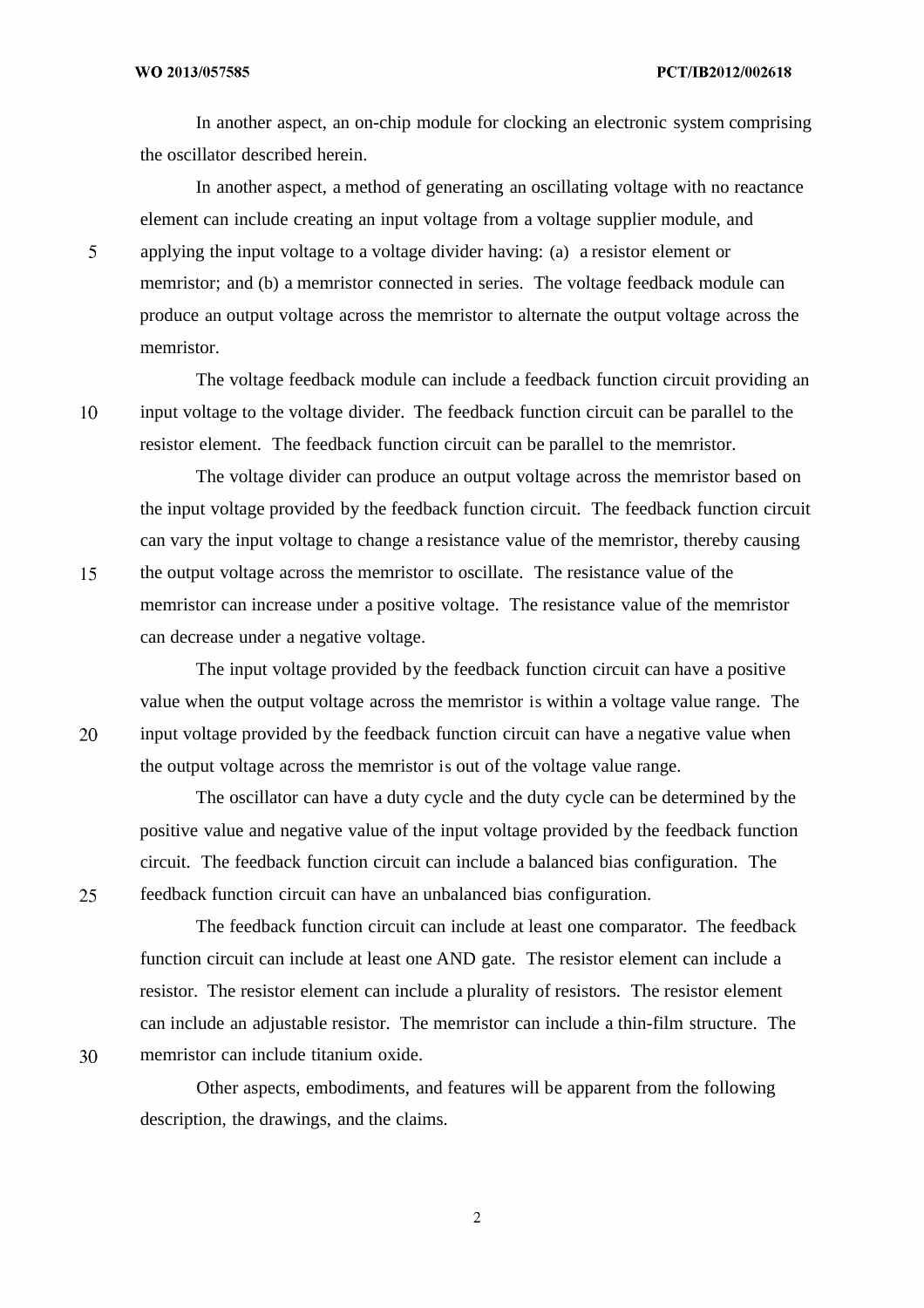#### **DESCRIPTION OF DRAWINGS**

|    | FIG. 1 is a schematic of a generalized reactance-less oscillator.                     |
|----|---------------------------------------------------------------------------------------|
|    | FIG. 2a is a schematic of a reactance-less oscillator.                                |
|    | FIG. 2b is a diagram illustrating a transfer function of a reactance-less oscillator. |
| 5  | FIG. 2c is a diagram illustrating a transfer function unit circuit.                   |
|    | FIG. 3 is a diagram illustrating simulation results of the oscillator.                |
|    | FIG. 4 is a diagram illustrating simulation results of the oscillator.                |
|    | FIG. 5a is a schematic of a reactance-less oscillator.                                |
|    | FIG. 5b is a diagram illustrating a transfer function of a reactance-less oscillator. |
| 10 | FIG. 5c is a diagram illustrating a transfer function unit circuit.                   |
|    | FIG. 6a is a schematic of a reactance-less oscillator.                                |
|    | FIG. 6b is a schematic of a reactance-less oscillator.                                |
|    | FIG. 7 is a diagram illustrating simulation results of the oscillator.                |
|    | FIG. 8a is a schematic of a reactance-less oscillator.                                |
| 15 | FIG. 8b is a schematic of a reactance-less oscillator.                                |
|    | FIG. 9 is a diagram illustrating a transfer function of a reactance-less oscillator.  |
|    | FIG. 10 is a diagram illustrating simulation results of the oscillator.               |
|    |                                                                                       |

FIG. 11 is a diagram illustrating simulation results of the oscillator

### **DETAILED DESCRIPTION**

20 An oscillator can be constructed with no reactance element from a voltage divider having a resistor element and a memristor connected in series, and a voltage feedback module connected to the voltage divider. The memristor can be a passive two-terminal electrical component. It can have a functional relationship between electric charge and magnetic flux linkage. For example, when current flows in one direction through the 25 device, the electrical resistance increases; and when current flows in the opposite direction, the resistance decreases. When the current is stopped, the component retains the last resistance that it had, and when the flow of charge starts again, the resistance of the circuit will be what it was when it was last active. It has a regime of operation with an approximately linear charge-resistance relationship as long as the time-integral of the 30 current stays within certain bounds. See, for example, Tour, J. M.; He, T. (2008),

"Electronics: The fourth element", Nature 453 (7191): 42-43. The memristor used in this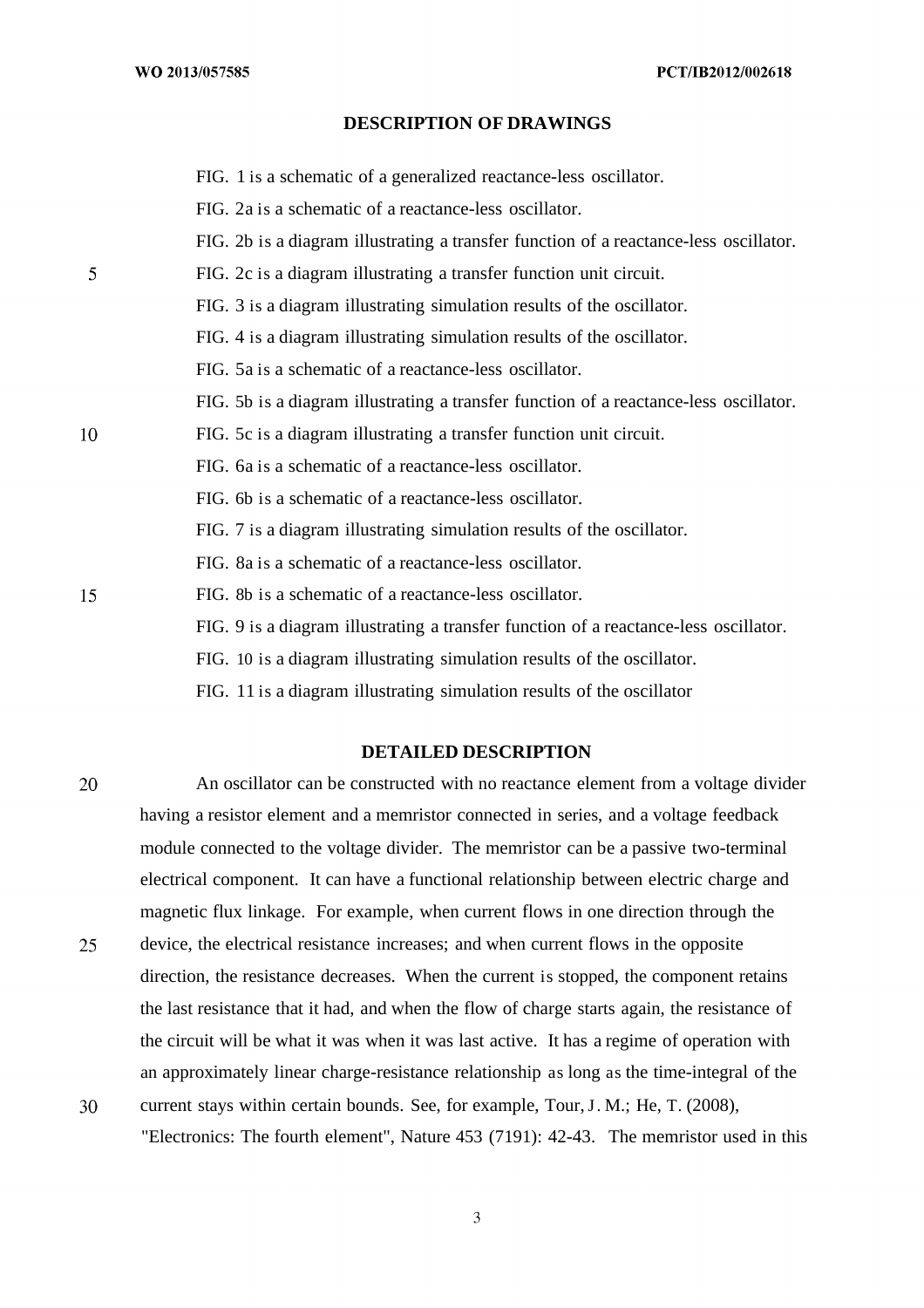oscillator can have a resistance from 100  $\Omega$  to 50 kQ. Any memristor can be used and the resistance range depends on the fabrication technology.

The oscillator can have a frequency from 0.01 Hz to 100 MHz, for example 1 Hz to 500 kHz. The frequency can be as low as fractions of Hz and the maximum frequency depends on the dopant drift mobility which improves with technology advancement. Currently, the frequency can be as high tens of MHz. The oscillator can have a duty cycle range that depends on the selected component values, which can be related to other parameters such as oscillation frequency range and oscillation conditions.

The resistor element can be a single resistor, a variable resistor, or an adjustable resistor, such as a resistor selected from a resistor bank. The resistor element can have a resistance from 100  $\Omega$  to 50 kQ. The resistance of the resistor element is selected to satisfy the oscillation condition which again depends on the memristor parameters.

The proposed circuit can be used as a fully integrated on-chip oscillator, which finds applications in biomedical and embedded systems. Other low frequency oscillators can require off-chip components or consume most of the chip area.

A memristor, the fourth basic circuit element, was first proposed by L. Chua in 1971, but it was not until 2008 when a passive physical implementation was realized. See, for example, Chua L. Memristor-The missing circuit element. IEEE Transactions on Circuit Theory. 1971;18(5):507-519. Strukov DB, Snider GS, Stewart DR. The missing memristor found. Nature. 2008;435:80-83, which is incorporated by reference in its entirety. Since then, the memristor has attracted researchers from multiple disciplines with its unique characteristics and showed potential importance in many fields, including non-volatile memory, reconfigurable logic and circuit design. See, for example, Pershin YV, Di Ventra M. Memristive circuits simulate memcapacitors and meminductors.

Electronics Letters. 2010 1;46(7):517 -518. Witrisal K. Memristor-based stored-reference 25 receiver - the UWB solution? Electronics Letters. 2009 2;45(14):713 -714, and Talukdar A, Radwan AG, Salama KN. Generalized model for Memristor-based Wien family oscillators. Microelectronics Journal. 201 1;42(9): 1032 - 1038, which is incorporated by reference in its entirety.

30

A family of memristor-based reactance-less oscillators (RLOs)can be made as described herein. The increase/decrease of memristor resistance according to an applied voltage resembles the charging/discharging of a reactive element. The inherent delay in the memristor response can be exploited to realize the oscillator function. The "resistance-storage" property of memristor eliminates the need for an energy-storing

15

20

 $\overline{5}$ 

10

 $\overline{4}$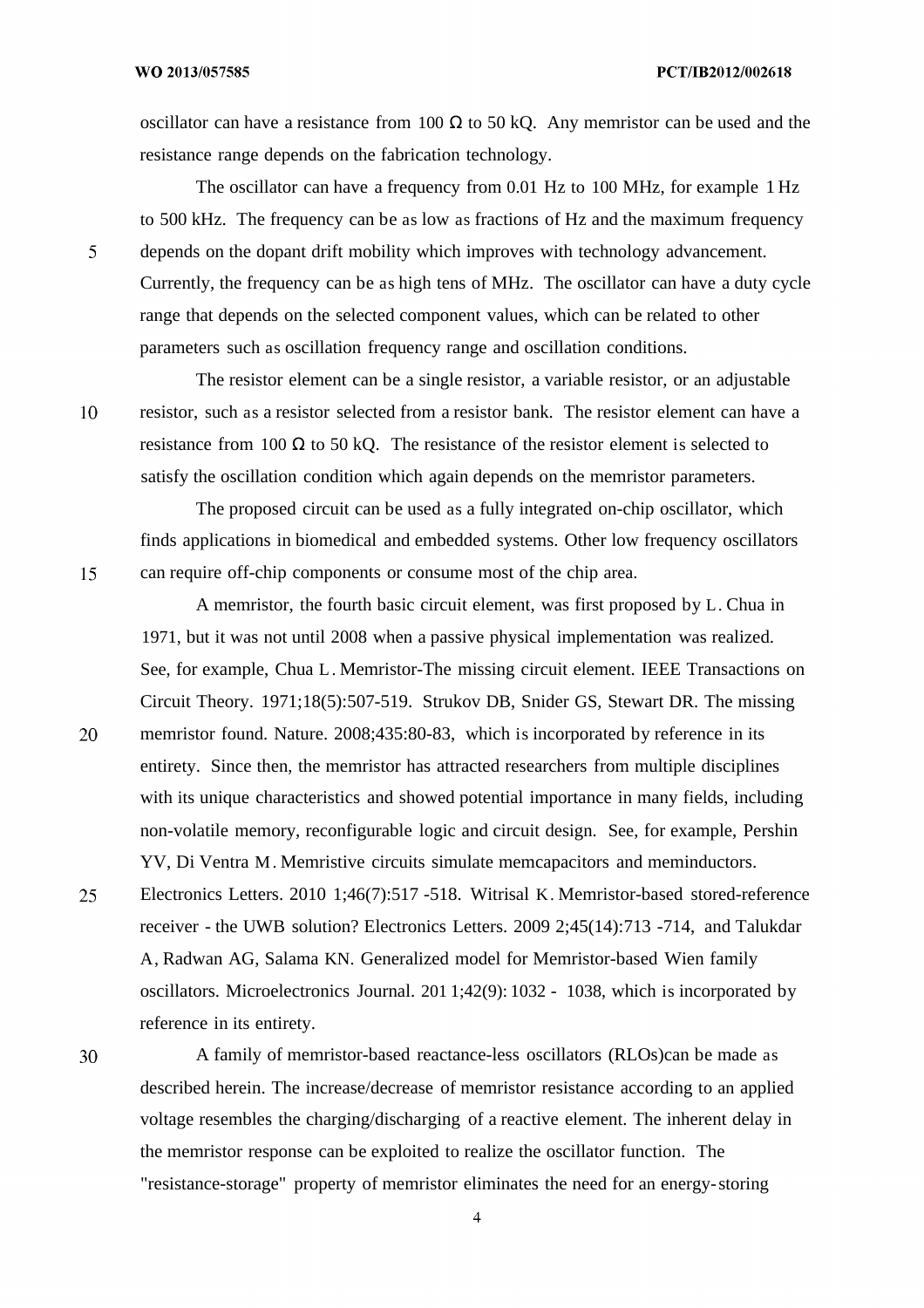reactive element, i.e., capacitor or inductor. It should be noted that even ring oscillators can be formed of delay stages which depend on the charging/discharging of intrinsic and extrinsic capacitances.

Instead of having an energy storing reactive element, memristor is used as a "resistance-storing" element. The inherent delay in the memristor response due to the finite dopant drift mobility is exploited to realize the oscillator function.

A reactance-less memristor-based oscillator includes a memristor element and a resistor element. By using the memristor, the oscillator can be fully implemented on-chip without the need of any capacitors or inductors, which results in an area-efficient fully integrated solution. The concept of operation of the proposed oscillator is explained and detailed mathematical analysis is introduced below. Closed-form expressions for the oscillation frequency and oscillation conditions are derived. Finally, the derived equations are verified with circuit simulations showing excellent agreement.

Using the mathematical model of HP memristor in Radwan AG, Zidan MA, 15 Salama KN. HP memristor mathematical model for periodic signals and DC. In: IEEE International Midwest Symposium on Circuits and Systems (MWSCAS'10); 2010. p. 861-864, which is incorporated by reference in its entirety, the memristor resistance as a function of time is given by:

$$
R_m^2(t) = \mathbf{R}_s \pm 2\mathbf{k} \int_0^t \mathbf{V}_m(\tau) d\tau
$$
 (1)

20 Where  $R_m$  is the memristor resistance,  $R_0$  is the initial resistance of the memristor,  $V_m$  is the voltage across the memristor, and  $k' = \mu_v R_{on} (R_{off} - R_{on})l d^2$ , where  $\mu_v$  is the dopant drift mobility,  $R_{on}$  and  $R_{off}$  are the minimum and maximum memristor resistances respectively, and *d* is the length of the device. The dopant drift mobility is the physical limit that determines the response time of the memristor. For current values of  $\mu_{v}$ , the proposed oscillator is suitable for low frequency applications. However, the introduced 25 concept is general and can be extended to higher frequencies given that technology advancement improves the response speed. Low frequency oscillators find usage in biomedical applications and embedded systems. See, for example, Elwakil AS, Ozoguz S. A low frequency oscillator structure. In: European Conference on Circuit Theory and 30 Design (ECCTD'09); 2009. p. 588 -590, and Hwang C, Bibyk S, Ismail M, Lohiser B. A very low frequency, micropower, low voltage CMOS oscillator for noncardiac pacemakers. IEEE Transactions on Circuits and Systems I: Fundamental Theory and

 $\overline{5}$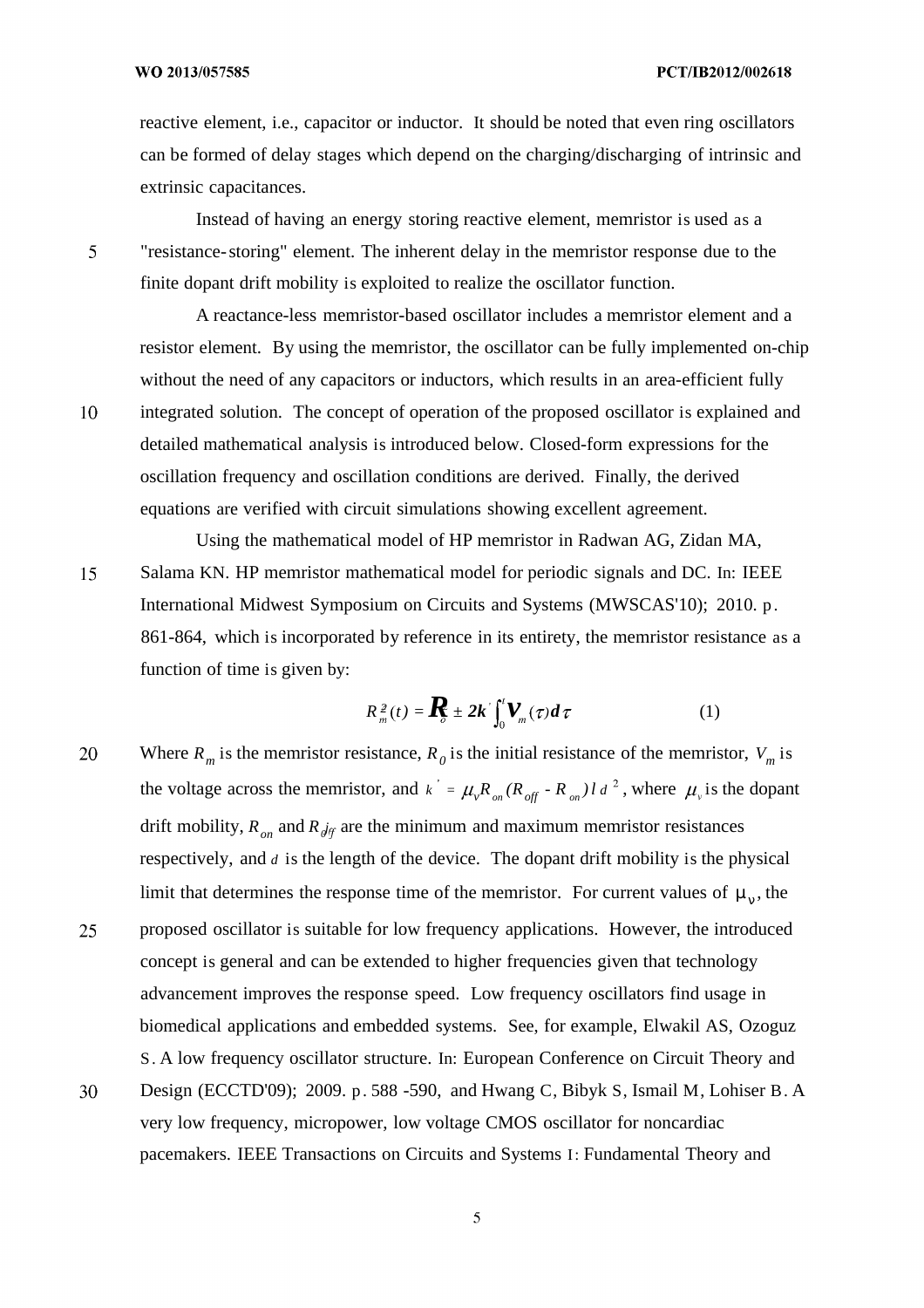Applications. 1995;42(ll):962-966, each of which is incorporated by reference in its entirety. However, off-chip components are usually used because large capacitances are required. See, for example, Elwakil AS, Ozoguz S. A low frequency oscillator structure. In: European Conference on Circuit Theory and Design (ECCTD'09); 2009. p. 588 -590,

each of which is incorporated by reference in its entirety. In Hwang C, *et al.,* a novel technique was used to implement an oscillator on-chip, but the capacitor consumed 77.8% of the total chip area. By using the memristor, the oscillator disclosed herein eliminates the need for capacitors or inductors allowing a fully integrated implementation in a very small area.

10

5

The general architecture of the proposed oscillator is shown in Fig. 1. The oscillator is composed of two basic elements (El and E2) forming a voltage divider, where at least one element is a memristor, and a feedback function  $(F (Vi))$ . The voltage on E2 is given by:

$$
V_t(t) = V_o(t) \frac{E_2}{E_1 + t^2}
$$
 (2)

15 According to the type of the two basic elements (El and E2) the type of oscillator is determined. El and E2 can be a resistor and a memristor (RLO Type 'Α '), a memristor and

a resistor (RLO Type 'B'), or two memristors (RLO Type 'C'). A special case of Type 'A'

20 was recently presented. See, for example, Zidan MA, Omran H, Radwan AG, Salama KN. Memristor-based reactance-less oscillator. Electronics Letters. 2011 27;47(22):1220 -1221, which is incorporated by reference in its entirety. Here, the family is presented to show that Type 'B' and Type 'C can provide much higher oscillation frequency than Type 'A' . In the following paragraphs, each type of RLO is presented, determining the suitable feedback function (F (Vi)), tracing the circuit operation. The frequency of 25 oscillation, oscillation condition, and range of oscillation the frequency of oscillation, oscillation condition, and range of oscillation are further verified using circuit simulations.

30

In RLO Type 'Α ' , El is a resistor and E2 is a memristor. The memristor can be connected such that its resistance increases when  $V_0$  (t) is positive (Case 1, see Fig.2) or decreases when  $V_0$  (t) is positive (Case 2, see Fig.5).

Case 1: The schematic of the proposed oscillator is shown in Fig. 2a. The memristor is connected in a polarity such that Rm increases for positive  $V_0$  and decreases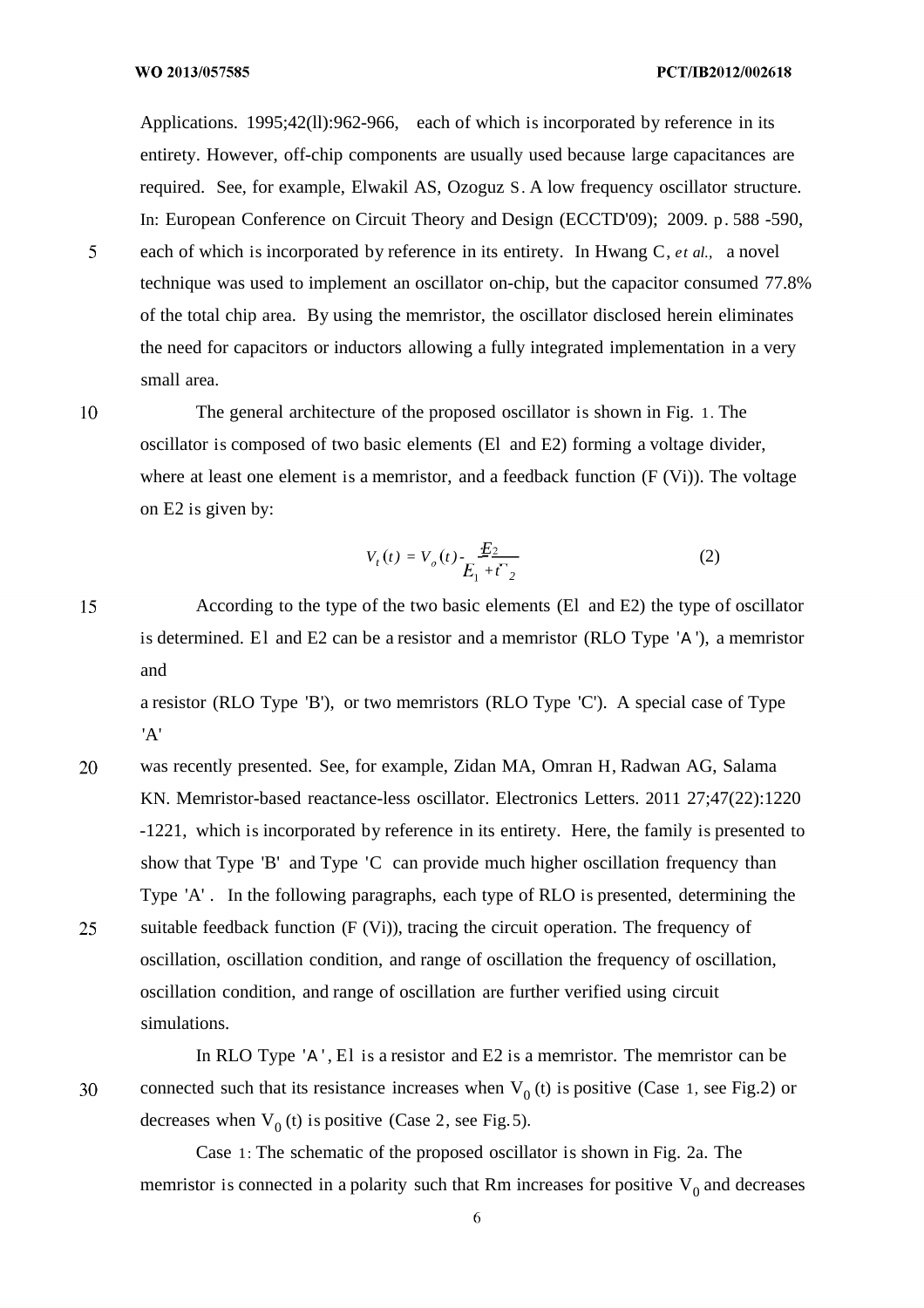for negative  $V_0$ . The feedback function, F (V<sub>i</sub>), required for proper operation of the oscillator is shown in Fig. 2b. A simple implementation of  $F(V_i)$  using two comparators and an AND gate is shown in Fig. 2c, while other implementations are also possible. If open-drain comparators are used, the output nodes can be simply connected in a wired-AND connection. The threshold voltages  $V_p$  and  $V_n$  should be selected such that  $V_n < 0 <$ 

5

10

20

25

 $V_p$ . As showing in Fig. 2b, the operation of the oscillator can be traced assuming that

we start at 'a':

a→b: At 'a', a positive voltage is applied on the memristor since  $V_0 = V_{0.94}$ . The memristor resistance will increase, and so will  $V_i$  until the operating point reaches 'b'.

 $b \rightarrow c$ : At 'b', the value of  $V_i$  will just pass  $V_p$ , thus  $V_0$  will switch to  $V_{0}$ <sup>*i*</sup>, and the operating point will jump to 'c' .

 $c \rightarrow d$ : At 'c', a negative voltage is applied on the memristor. The memristor resistance will decrease, and so will  $|V_{\cdot}|$  until the operating point reaches 'd'.

15 d  $\rightarrow$  a: At 'd', the value of Vi will just pass  $V_n$ , thus  $V_0$  will switch to  $V_{0\mu}$ , and the operating point will jump back to 'a' .

The circuit will oscillate independent of the initial memristor resistance (Ri). If the initial point is at  $(V, < V_0)$ , the memristor resistance will decrease until reaching 'd'. If it starts at  $(0 < V, V, V_p)$  the memristor resistance will increase until reaching 'b'. In both cases, the circuit will start oscillation from 'b' or 'd' and will follow the path described previously. The cases  $(V_0, < V_0, < 0)$  and  $(V_0, > Y_p)$  will not happen since V, and V<sub>o</sub> must have the same polarity.

Based on equation (2), there is a single equivalent memristor resistance for a given value of v, The resistances at  $v_i = V_p$  and v, = *V*, are given by:

$$
R_{mp} = R_a \frac{V_p}{V_{oh} - V_p}, R_{mn} = R_a \frac{V_n}{V_{ol} - V_n}
$$
(3)

*R*<sub>*mp*</sub> and *R*<sub>*mn*</sub> have to be selected such that  $R_{on} < R_{mn} < R_{np} < R_{off}$ . Based on the circuit tracing given in the previous section, the oscillation will occur if  $V_p$  and  $V_n$  are selected such that

$$
V_p > V_n \frac{V_{oh}}{V_{ol}}
$$
 (4)

30

 $_{mP}$  and  $R_{m}$ , have to be selected such that:

 $\overline{7}$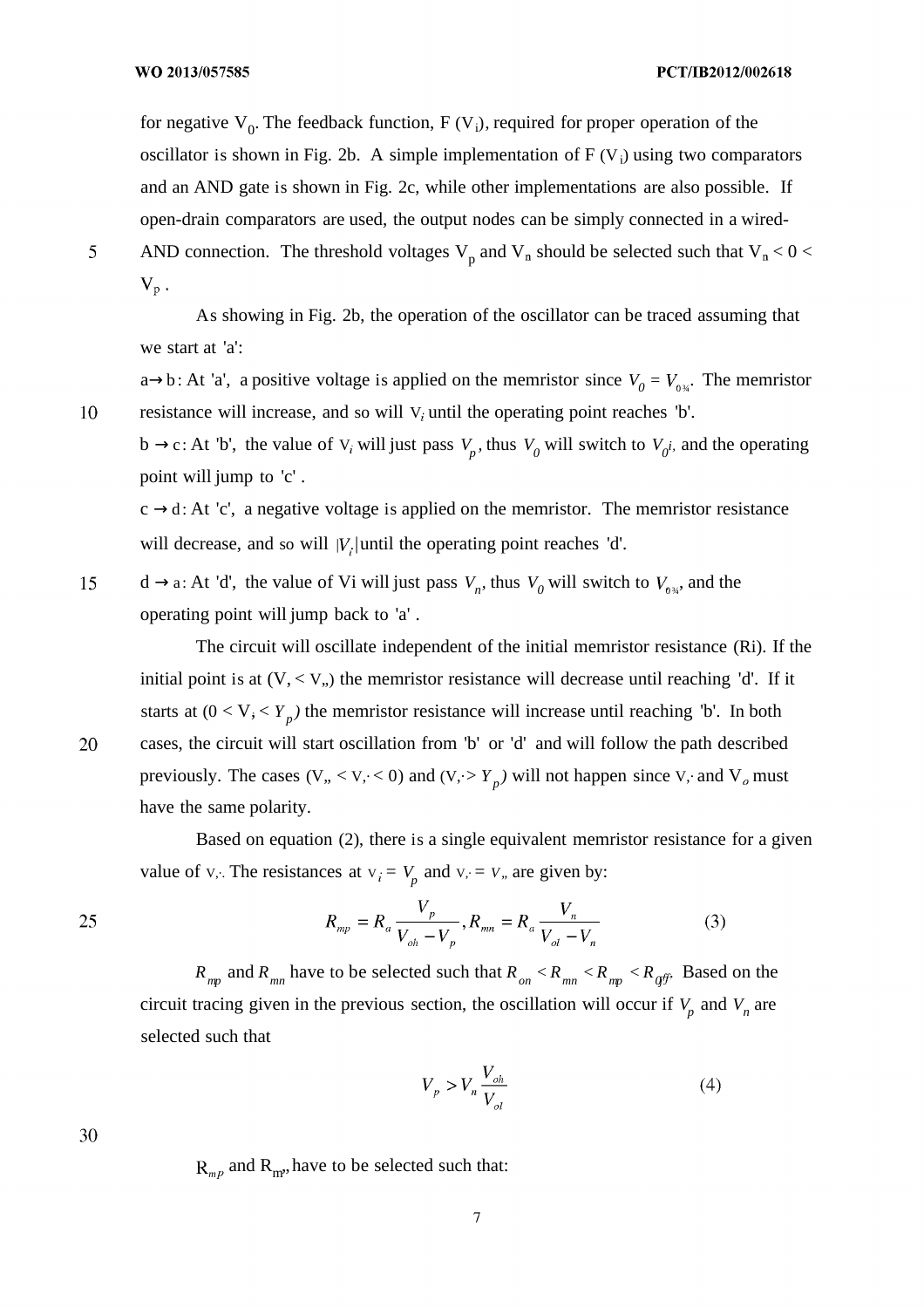#### WO 2013/057585

$$
R_{on} < \{R_{mn}, R_{mp}\} < R_{off} \tag{5}
$$

By substituting with (3) into (5), the oscillation condition can be written in terms of design parameters a s

$$
R_{on}(\frac{V_{ol} - V_n}{V_n}) < R_a < R_{off}(\frac{V_{oh} - V_p}{V_p}) \tag{6}
$$

5

The time required by the circuit to change its state from 'a' to 'b' is determined by the time required for the memristor to change its resistance from  $R_{mn}$  to  $R_{mp}$ . Thus, the time of the positive half cycle can be defined as

$$
T_H = Time\{R_{mn} \to R_{mp}\}\tag{7}
$$

10

25

The derivative of equation  $(1)$  with respect to time is given by:

$$
R_m dR_m = k'V_i(t)dt
$$
\n(8)

By substituting  $(2)$  into  $(8)$  and then integrating, the equation can be written as:

$$
\int_0^{T_H} dt = \frac{1}{k[V_{oh}]} \int_{R_{mn}}^{R_{mp}} (R_m + R_a) dR_m
$$
 (9)

15 B y solving the integration, the time of the positive half circle is:

$$
T_{H} = \frac{R_{mp}^{2} - R_{mn}^{2} + 2R_{a}(R_{mp} - R_{mn})}{2k V_{oh}}
$$
 (10)

Similarly, the time of the negative half circle **is:**

$$
T_L = \frac{R_{mn}^2 - R_{mp}^2 + 2R_a(R_{mn} - R_{mp})}{2k[V_{ol}]} \tag{11}
$$

The duty cycle expression can be derived in a simple form by substituting (3) into 20 (10) and (11):

$$
I = \frac{-2k'V_{ol}V_{ob}(V_{ob} - V_p)^2(V_n - V_{ol})^2}{R_a^2(V_{oh} - V_{ol})(V_pV_{ol} - V_nV_{oh})(2V_{oh}V_{ol} - V_{ol}V_p - V_{oh}V_n)}
$$
(12)

The frequency of oscillation depends on the memristor parameter  $k'$  and the values of  $V_{0^{34}}$ ,  $V_{ol}$ ,  $V_{p}$ ,  $V_{m}$ , and  $R_{a}$ . The most direct way to tune the frequency of oscillation is using the resistance  $R_a$ . For  $(V_{o_{34}} = -V_{ol})$ , the oscillation frequency can be further simplified to

$$
f = \frac{k}{R_a^2} \left[ \frac{(\nu_{oh} - \nu_P)^2 (V_n + \nu_{oh})^2}{V_{oh} (V_p + V_n)(2V_{oh} - V_p + V_n)} \right]
$$
(13)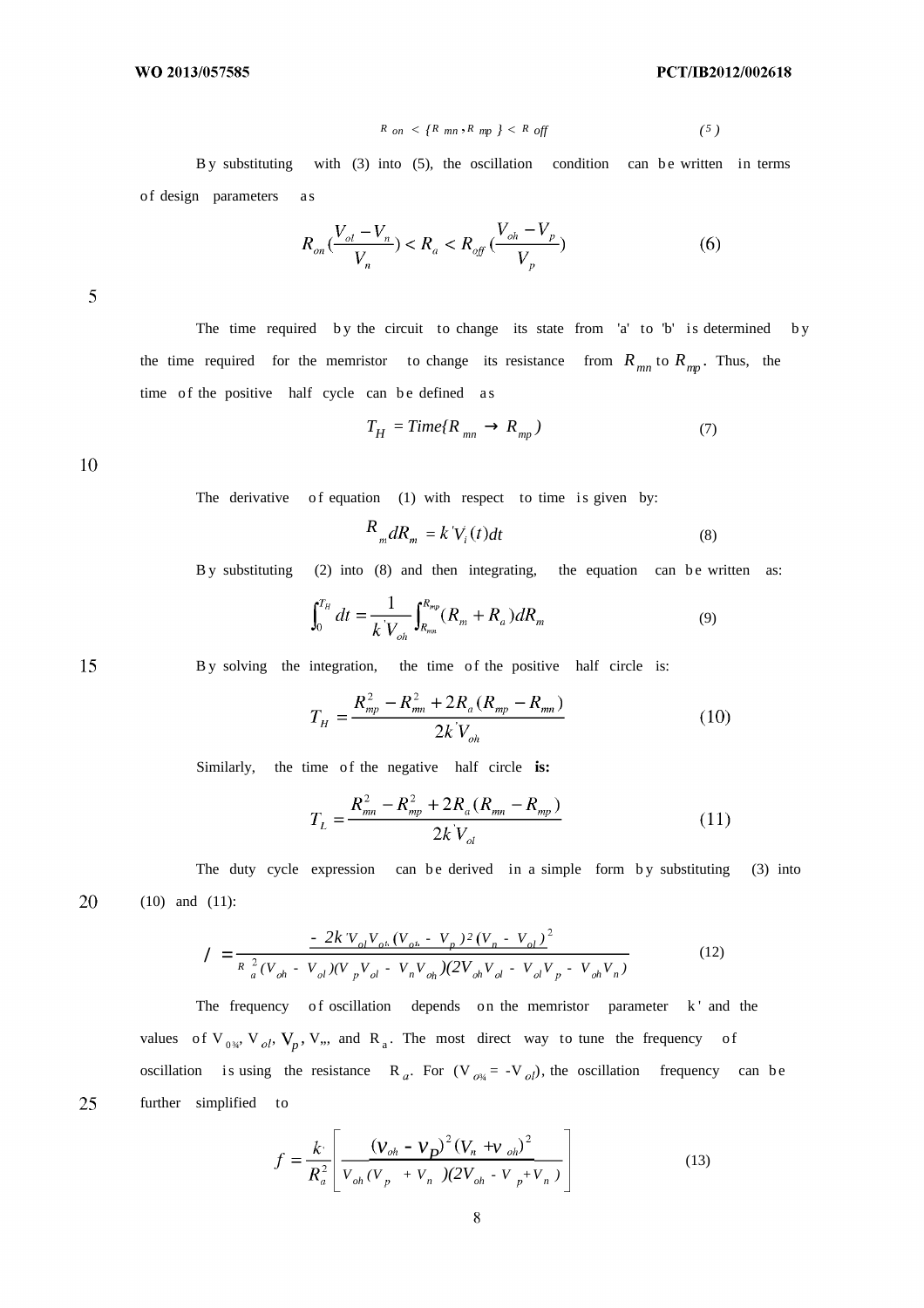5

10

30

The valid range for the oscillation frequency can be derived by substituting the oscillation condition given in (6) into (13).

$$
\frac{kV_n^2(V_{o_h}+V_p)^2}{R_{of}^2 V_{o_h}(V_p+V_n)(2V_{o_h}-V_p+V_n)} < f_\circ < \frac{kV_n^2(V_{o_h}-V_p)^2}{R_{o_n}^2 V_{o_h}(V_p+V_n)(2V_{o_h}-V_p+V_n)}\tag{14}
$$

As the access to the experimental realization of memristor is very limited, researchers

resort to SPICE and behavioral models of HP memristor, or emulate the memristor model using active circuitry. See, for example, Pershin YV, Di Ventra M. Practical Approach to Programmable Analog Circuits With Memristors. IEEE Transactions on Circuits and Systems I: Regular Papers. Pershin YV, Di Ventra M. Memristive circuits simulate memcapacitors and meminductors. Biolek Z, Biolek D, Biolkova V. SPICE Model of Memristor with Nonlinear Dopant Drift. Radioengineering. 2009;18(2):210- 214, each of which is incorporated by reference in its entirety.

The proposed oscillator was simulated using both SPICE and Verilog-A models, both giving similar results.  $R_{on}$ ,  $R_{off}$ , *d*, and  $\mu_v$  are selected to be 100  $\Omega$ , 38kQ, *lOnm*, and 15  $10^{-10}$  cm<sup>2</sup>s<sup>-1</sup>V<sup>-1</sup>, respectively. The circuit was simulated for Ra = 3 kQ, V<sub>oh</sub> = 1 V,  $V_o$ *i* = -1 V,  $V_p$  = 0.75 V, and  $V_p$  = -0.5 V. Fig.3 shows transient simulation results. The memristor resistance oscillates between  $R_{mn}$  and  $R_{mp}$ , which defines the location of the operating points. By substituting the circuit parameters into (3) and (10):  $R_{mn} = 3 \text{ kQ}$ ,  $R_{mn}$  = 9 kQ, and f<sub>o</sub> = 3.51 *Hz*, which shows excellent match to the simulation results. For 20 further verification of the mathematical analysis presented, the oscillation frequency was tuned by sweeping  $R_a$  from 1 kQ to 12 kQ. A comparison between simulation results and the derived expression is shown in Fig. 4. The maximum error is 2.13% and 0.1% for SPICE and Verilog-A simulations respectively.

Case 2: the memristor is connected in a polarity such that Rm decreases for 25 positive  $V_o$  and increases for negative  $V_o$ . The schematic is shown in Fig. 5a. The feedback function, F (V,), required for proper operation of the oscillator is shown in Fig. 5b. A simple implementation of F (V,) using two comparators and a NAND gate is shown in Fig. 5c. The threshold voltages  $V_p$  and  $V_n$  should be selected such that  $V_n < 0 <$  $V_{n}$ 

As showing in Fig. 5b, the operation of the oscillator can be traced assuming that we start at 'a':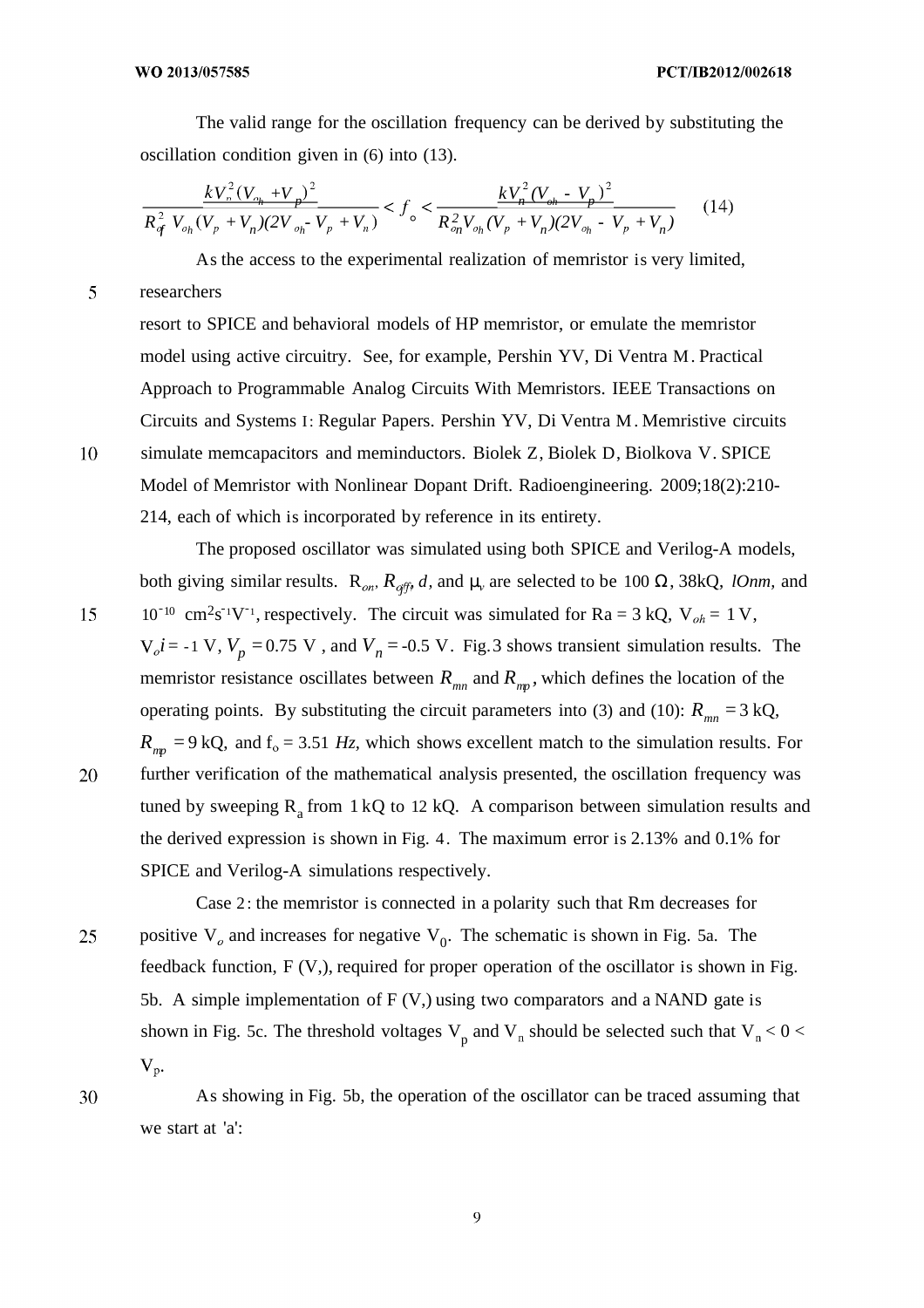a→b: At 'a', a positive voltage is applied on the memristor since  $V_o = V_{o<sub>34</sub>}$ . The memristor resistance will decrease, and so will V, until the operating point reaches 'b'.

b  $\rightarrow$  c: At 'b', the value of V, will just pass  $Y_p$ , thus  $V_o$  will switch to  $V_{ol}$ , and the operating point will jump to 'c'.

5

 $c \rightarrow d$ : At 'c', a negative voltage is applied on the memristor. The memristor resistance will increase, and so will IV,I until the operating point reaches 'd' .

 $d \rightarrow a$ : At 'd', the value of V, will just pass V, thus V<sub>o</sub> will switch to V<sub>ol</sub>, and the operating point will jump to 'a' .

The circuit will oscillate independent of the initial memristor resistance (R,). If the initial point is at  $(V, < V, < 0)$  the memristor resistance will increase until reaching 'd'. If it starts at  $(V, \langle Y_p \rangle)$ , the memristor resistance will decrease until reaching 'b'. In both cases, the circuit will start oscillation from 'b' or 'd' and will follow the path described previously. The cases  $(V, < V, )$  and  $(0 < V, < Y_p)$  will not happen since V, and V<sub>o</sub> must have the same polarity.

15

10

Using similar analysis to Case 1 similar expressions can be derived for the oscillation frequency and the oscillation condition. But it should be noted that for this case, the oscillation will occur when  $Vp$  and  $Vp$  are selected such that

$$
V_p < V_n \frac{V_{oh}}{V_{ol}} \tag{15}
$$

Thus an additional negative sign will appear in the expressions of oscillation 20 frequency and frequency range, such that the whole expression is positive.

For RLO Type 'B', El and E2 are a memristor and resistor respectively. The memristor is now connected between  $V_a$  and V, nodes, where both have varying voltage, instead of being connected between V, and ground. Thus, the derived expressions will be different from those of Type 'A' . According to the polarity of the memristor, two cases are possible for Type 'B'. Schematics for the two cases are shown in Figs. 6(a) and 6(b).

25

Case 1: The memristor is connected such that its resistance decreases when  $V_a$  is positive and increases when  $V_0$  is negative. It should be noted that the magnitude of  $V_0$  is always higher than the magnitude of  $V<sub>1</sub>$ . The feedback function  $F(V<sub>2</sub>)$  and circuit operation are similar to Type 'A' Case 1.

30

From (2), the transition resistances are given by

$$
R_{mp} = R_a \frac{V_{oh} - V_p}{V_p}, R_{mn} = R_a \frac{V_{ol} - V_n}{V_n}
$$
 (16)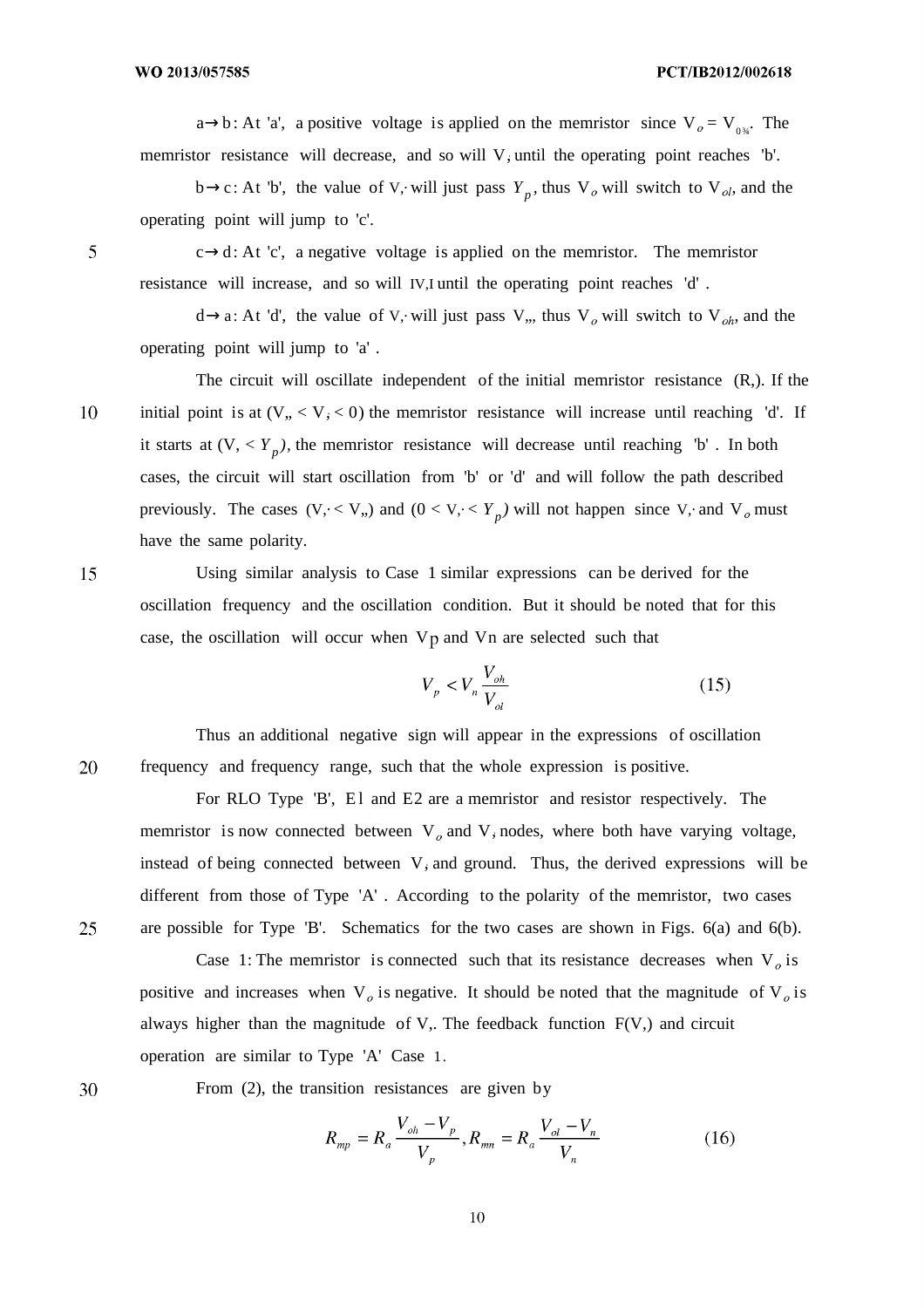These new expressions for the transition resistances makes the range of oscillation of the memristor resistance smaller than Type 'A' . Thus, a higher oscillation frequency is achieved. By substituting in  $(5)$ , the oscillation condition is

$$
R_{on}\left(\frac{V_p}{V_{oh} - V_p}\right) < R_a < R_{off}\left(\frac{V_n}{V_{ol} - V_n}\right) \tag{17}
$$

5

10

15

As the memristor is connected between Vo and Vi, (8) can be rewritten as

$$
R_m dR_m = k' \{ V_i(t) - V_o(t) \} dt
$$
 (18)

However,  $V_o(t)$  is fixed at  $V_{o_h}$  during the positive half cycle and fixed at  $V_{ol}$ during the negative half cycle, thus the integration is simplified. The frequency of oscillation can be

written as

$$
f = \frac{2k'V_n^2V_p^2V_{oh}V_{ol}}{R_a^2V_{oh}(v_n^2V_{oh}^2 - V_p^2V_{ol}^2)(v_{oh} - V_{ol})}
$$
(19)

For  $(V_{oh} = -V_{ol}$ , the oscillation frequency can be further simplified to

$$
f = \frac{k' V_n^2 V_p^2}{R_a^2 V_{oh} (V_p^2 - V_n^2)}
$$
 (20)

By substituting the simplified frequency expression into the oscillation condition, the range of oscillation is given by:

$$
\frac{kV_p^2(V_{oh} + V_p)^2}{R_{off}^2 V_{oh}(V_p^2 - V_n^2)} < f < \frac{kV_{in}^2(V_{oh} - V_p)^2}{R_{on}^2 V_{oh}(V_p^2 - V_n^2)}
$$
(21)

Using the same parameters used in validation of Type 'A', the derived expressions were compared to transient simulation results. The memristor resistance oscillates between  $R_{mp} = 1 kQ$  and  $R_{mn} = 3 kQ$ . The range of oscillation of the memristor resistance 20 is smaller than Type 'Α' , which yields higher oscillation frequency. For the given parameters.  $\hat{C}_0 = 18.95 \; Hz$ , which is 5.4x faster than Type 'A'. Using different circuit parameters the improvement can be as high as 2500x as will be shown later. The tuning curve using  $R_a$  as a parameter is shown in Fig. 7, showing excellent match 25 between simulation and analysis.

Case 2: The memristor is connected such that its resistance increases when  $V_0$  is positive and decreases when  $V_0$  is negative. For this case, a feedback function similar to

Type 'A' Case 2 will be required. The mathematical analysis is similar to Type 'B' Case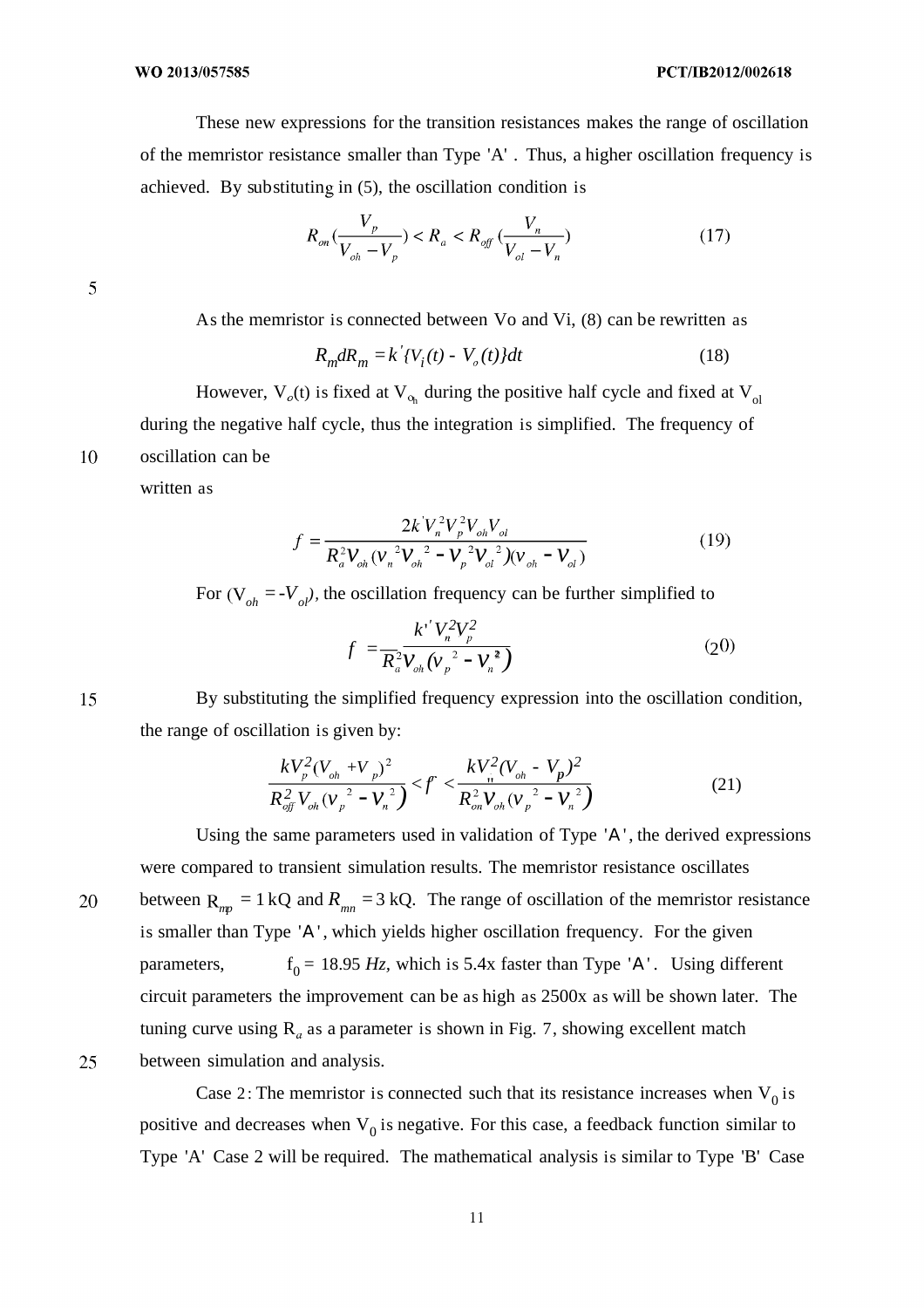1 except for an additional negative sign in the expressions of frequency of oscillation and oscillation condition, such that the overall expression is positive.

In RLO Type 'C, both E1 and E2 are memristors of opposite polarity. In this there will be two varying resistances, which will make the analysis different. Memristors can be connected in two different ways. Shematics for both cases are shown in Figs. 8(a) and 8(b).

Case 1: The required feedback function is the same as Type 'A' Case 1. Noting that both resistances are varying and using Fig. 2b, the operation of the oscillator can be traced assuming that we start at 'a' :

 $a \rightarrow b$ : At 'a', a positive voltage is applied on the memristors.  $R_a$  will decrease and  $R_b$  will increase, thus V, will increase until the operating point reaches 'b'.

b $\rightarrow$ c: At 'b', the value of V, will just pass  $Y_p$ , thus V<sub>o</sub> will switch to V<sub>ol</sub>, and the operating point will jump to 'c'.

c $\rightarrow$ d: At 'c', a negative voltage is applied on the memristors. R<sub>a</sub> will increase and 15  $R_b$  will decrease, thus IV,I will increase until the operating point reaches 'd'.

 $d \rightarrow a$ : At 'd', the value of V, will just pass V,, thus V<sub>o</sub> will switch to V<sub>oh</sub>, and the operating point will jump to 'a' .

It is worth noting that the resistance of the two memristors in this configuration change in opposite directions, thus accelerating the change of  $V$ , and providing faster switching.

From (1), the relation between  $R_a$  and the voltage across it can be written as:

$$
R_{a}dR_{a} = k(V_{i} - V^{\wedge}dt \tag{22}
$$

thus the current flowing through  $R_a$  can be written as

$$
i_a = \frac{-1}{k'} \frac{dR_a}{dt} \tag{23}
$$

25

20

Similarly, the relation between  $R_b$  and the voltage across it is given by

$$
R_{b}dR_{b} = kV.dt
$$
 (24)

and the current flowing through  $R_b$  is

$$
i_b = \frac{1}{k'} \frac{dR_b}{dt}
$$
 (25)

Given that  $F(V)$ , has very large input resistance (e.g., CMOS gate), the leakage 30 current can be neglected and we can assume that  $i_a = i_b$ . Thus, from (23) and (25)

5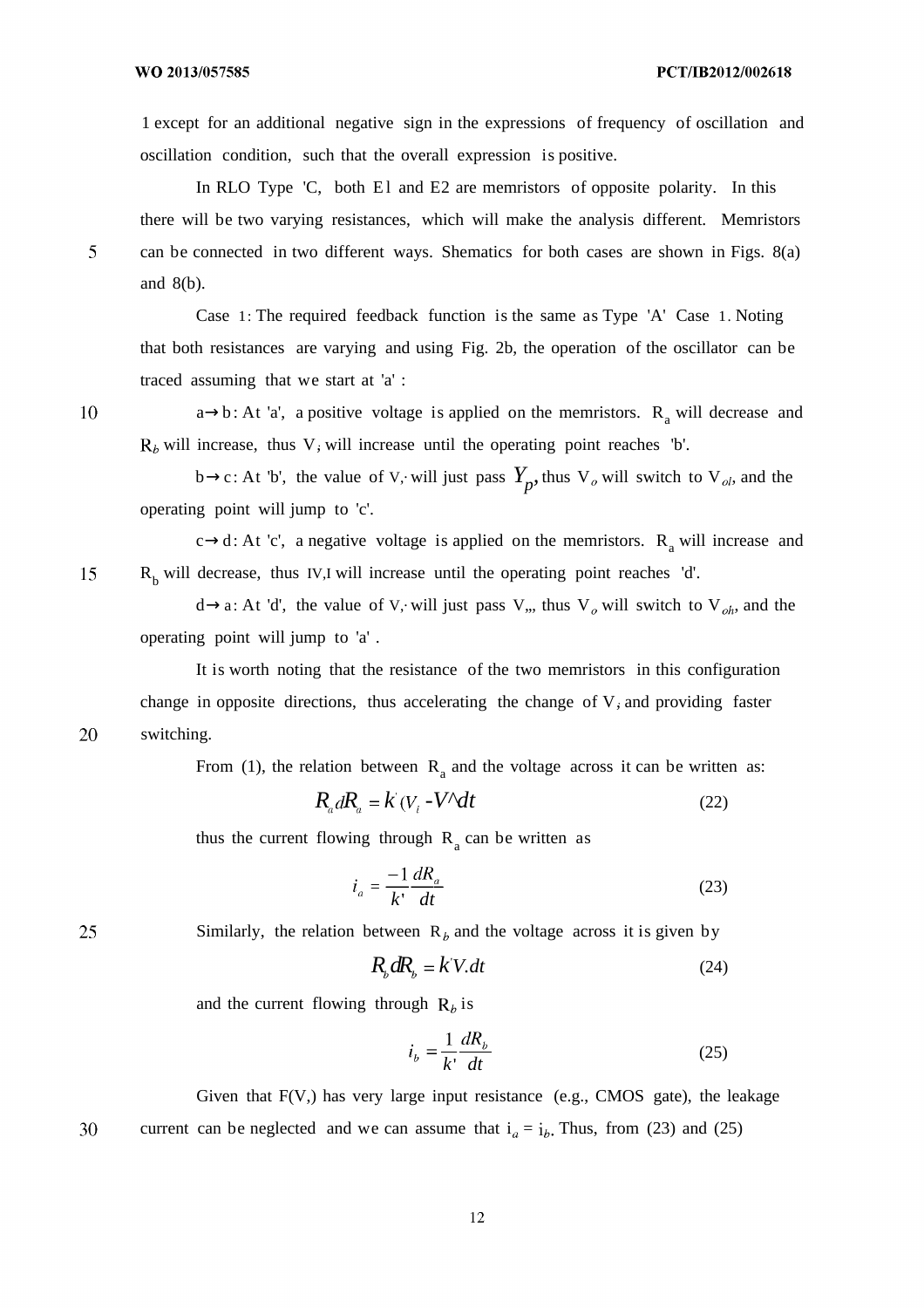$$
\frac{d^2A}{dt} = \frac{-d^2A}{dt} \tag{26}
$$

By integrating (26), the relation between Ra and Rb can be written as

$$
R_a + R_b = Constan t \tag{27}
$$

But as the sum of  $R_a$  and  $R_b$  is always constant, then this constant is equal to the 5 sum of the initial values of R<sub>a</sub> and R<sup> $\lambda$ </sup>, namely, R<sub>ai</sub> and R<sub>34</sub>

$$
R_{a} + R_{b} = R_{ai} + R_{bi} \tag{28}
$$

To derive the oscillation condition we need to write the expression of  $R_a$  and  $R_b$  at the transition points, i.e.,  $V_i = Y_p$  and  $V_i = V_{i,j}$ . From (2), the transition resistances are given by

$$
R_{ap} = (R_a + R_b) \frac{V_h - V}{V_{oh}}
$$
  
\n
$$
R_{bp} = (R_{ai} + R_{bi}) \frac{V_p}{V_{oh}}
$$
  
\n
$$
R_{an} = (R_{ai} + R_{bi}) \frac{V_{ol} - V_n}{V_{ol}}
$$
  
\n
$$
R_{bn} = (R_{ai} + R_{bi}) \frac{V_n}{V_{ol}}
$$
  
\n(29)

10

It should be noted that although the transition voltages  $(Y_p$  and V<sub>n</sub>) are constant, the transition resistances are not. The transition resistances depend on the sum of the initial memristor resistances, thus the oscillation period will also depend on this sum. The memristor resistance oscillates in the time domain, and as the rails of oscillation change,

15

the

oscillation period will also change.

The transition resistances should be selected such that

$$
Ron < \{R_{a_n}, R_{a_p}, R_{b^n}, R_{b_p}\} < Roff \tag{30}
$$

20

25

By substituting with (29), the oscillation condition can be rewritten as

$$
\max(\frac{V_{ol}}{V_n}\frac{V_{oh}}{V_{oh}-V_p})R_{on} < (R_{ai} + R_{bi}) < \min(\frac{V_{oh}}{V_p}\frac{V_{ol}}{V_{ol}-V_n})R_{off}
$$
(31)

To derive an expression for the oscillation frequency, we can write the time differential from (22) and (24) as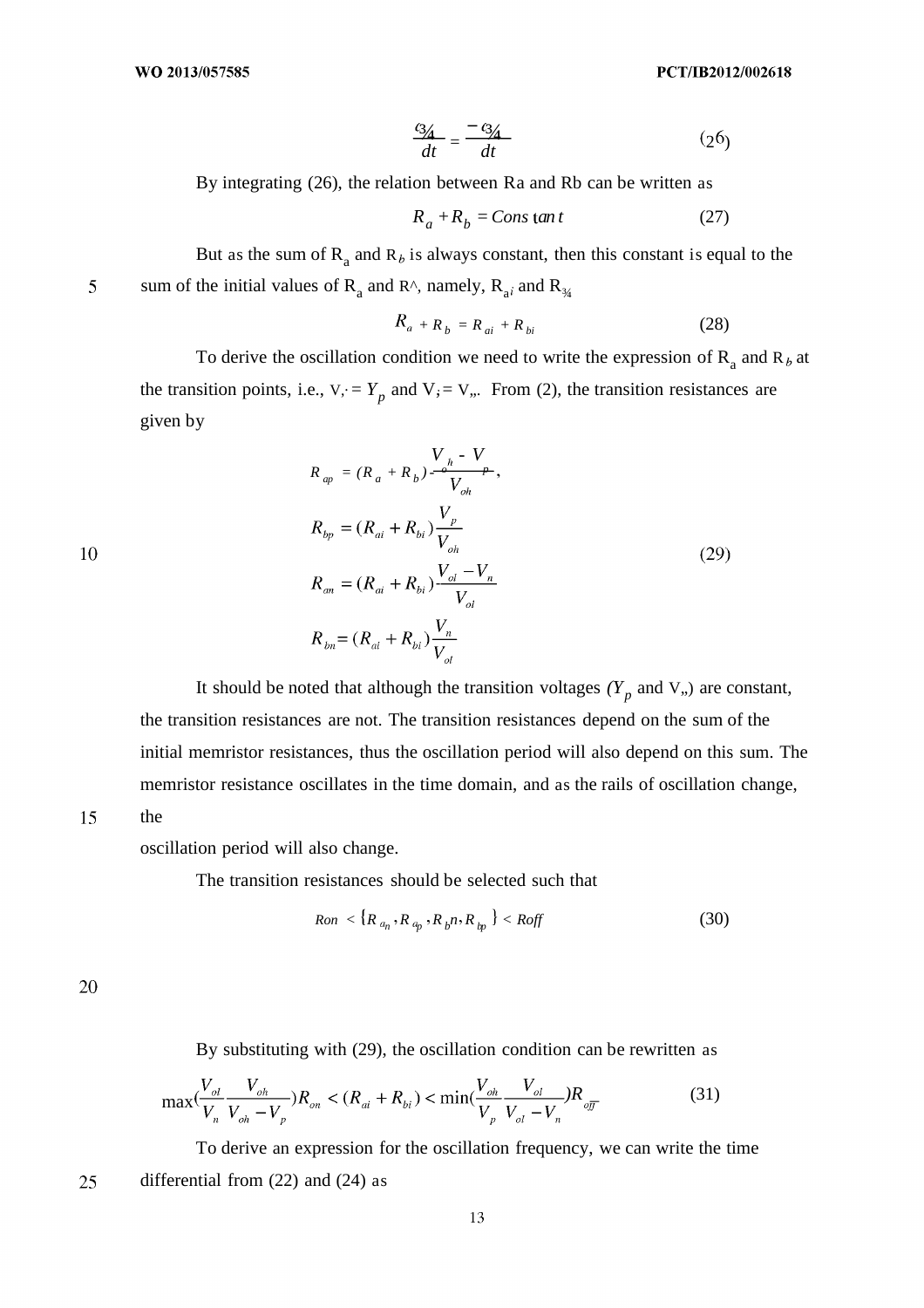$$
dt = \frac{1}{kV_o} \left( R_b dR_b - R_a dR_a \right) \tag{32}
$$

By integrating (32) from  $V_i = V_{i,j}$ , to  $V_i = Y_{i,j}$ , the time of the positive half cycle is given by

$$
T_{H} = \frac{1}{2k' V_{\partial^{i}}} \left( R_{b}^{2} \Big|_{R_{bn}}^{R_{bp}} - \Big| R_{a}^{2} \Big|_{R_{an}}^{R_{ap}} \right) = \frac{V_{p} V_{ol} - V_{n} V_{oh}}{k' V_{ol} V_{oh}^{2}} (R_{ai} + R_{bi})^{2}
$$
(33)

Similarly, the time of the negative half circle is:

$$
T_L = \frac{V V_{oh} - V_p V}{\frac{1}{k} V_{oh} V_{ol}} (R_{ai} + R_{bi})^2
$$
 (34)

From (33) and (34), the oscillation frequency can be written as

$$
f = \frac{k'V_{oh}^2V_{ol}}{2(V_p\ V_{ol} - V_n\ V_{oh})/(R_{ai} + R_{bi})^2}
$$
(35)

For  $(V_{o_h} = -Y_o i)$ , the oscillation frequency can be further simplified to

$$
V = \frac{k'V_{oh}^2}{2(V_p + V_n)(R_{ai} + R_{bi})^2}
$$
 (36)

Using same simulation parameters as Type 'Α' , Fig. 9 shows transient simulation

The valid range for the oscillation frequency can be derived by substituting the oscillation condition given in (31) into (36).

$$
\frac{\text{fc}^{\prime} \max(V; (V_{\text{ex}} + V_{\text{ex}})^2)}{2R\sigma_f^2 (V_p + V_n)} \le f \le \frac{\text{fc}^{\prime} \min(V_{\text{ex}}^2 (V_{\text{ex}} - V_p)^2)}{2R \sigma_o^2 (V_p + V_n)}
$$
(37)

results of RLO Type 'C, Type 'C transient simulation results where  $R_{ai} + R^2 = 2R_a = 6$ 15 kQ. The two memristor resistances change in a linear fashion and their sum is always constant. The transition resistances depend on the sum of the initial resistances and define the frequency of oscillation. By substituting the circuit parameters into (29) and (36):  $R_{ap} = 1.5 \text{ kQ}, R_{bp} = 4.5 \text{ kQ}, R_{fn} = 3 \text{ kQ}, R_{bn} = 3 \text{ kQ}, \text{ and } f = 21.06 \text{ Hz}, \text{ which shows}$ 20 excellent match to the simulation results. The frequency of oscillation is 6 times faster than Type 'A' . The improvement can be much higher using different parameters. For further verification of the mathematical analysis presented, the oscillation frequency was tuned by sweeping  $R_{bi}$  from 1 kQ to 12 kQ. A comparison between simulation results and the derived expression is shown in Fig. 10. The comparison shows perfect match

25 between simulation results and derived expression.

14

10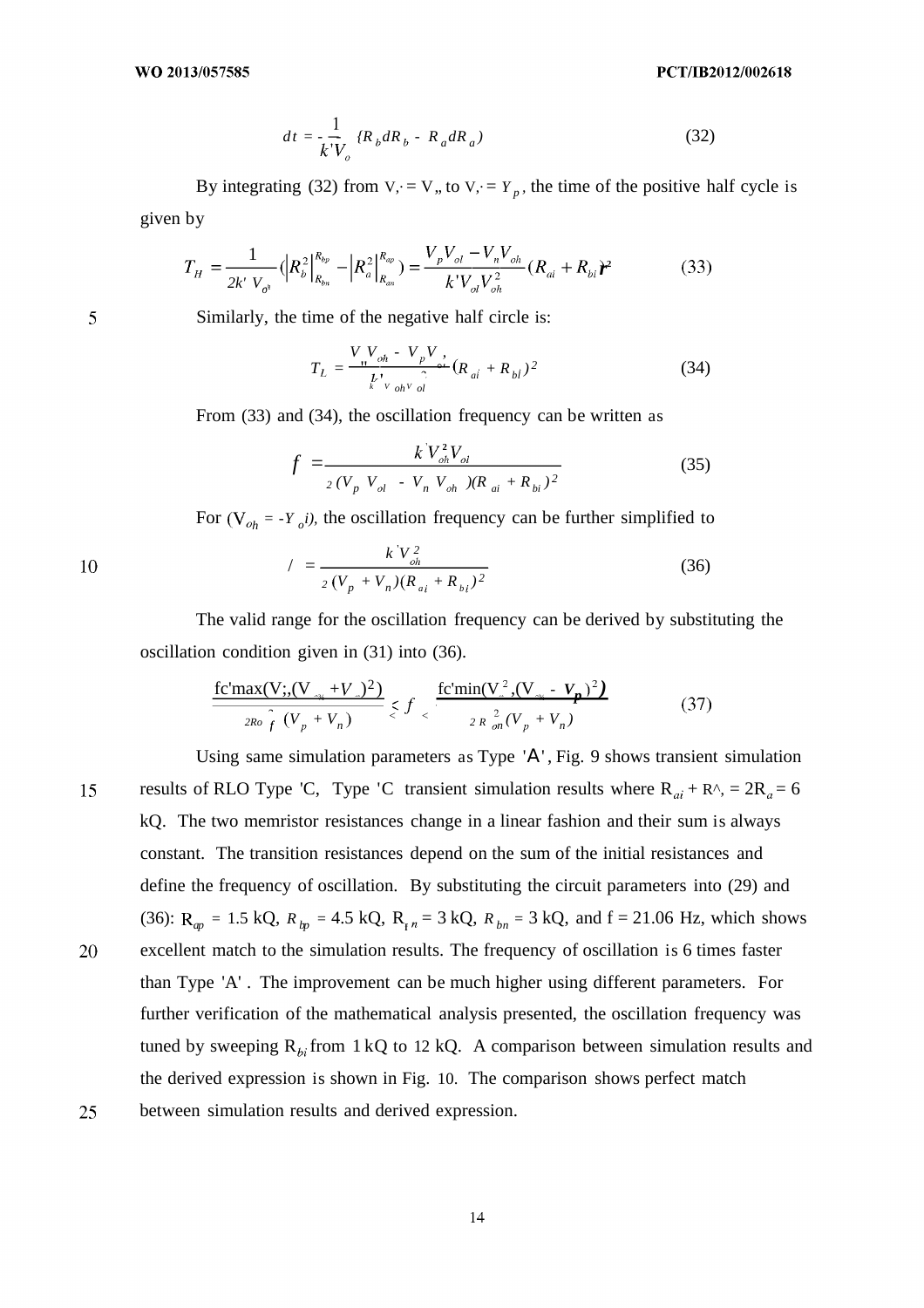Table 1 shows a comparison between the three types of RLO. For each type two cases are possible, where both of them give identical performance except that a different feedback function is required. The feedback function which has simpler implementation will determine the case of choice. For Type 'A' and Type 'B', the transition resistances do not depend on the initial state of the memristor, thus the condition of oscillation and the oscillation frequency are independent of the memristor initial resistance. However, for Type 'C, the transition resistances, and consequently the oscillation frequency, depend on the sum of the memristors initial resistance. This can be thought as a disadvantage. It can also be thought as a degree of freedom to control the frequency of oscillation. An external circuit can be used to adjust the initial resistances of the memristors and thus tune the oscillation frequency. One important note for Type 'C is that the sum of the two memristor resistances is always constant. Thus, the magnitude of the current flowing through them is constant as well. This can be an advantage while designing the feedback

|        | Depend on initial | Constant current | <b>Oscillation Frequency</b>                    |
|--------|-------------------|------------------|-------------------------------------------------|
|        | condition         |                  | $\{V_{p} = 0.75V_{oh},\}$<br>$V_n = -0.5V_{oh}$ |
| Type A | NO                | No               | <b>that</b>                                     |
| Type B | NQ                | No               | m                                               |
| Type C | (es               | Yes              | 3333                                            |

function on the circuit level.

15

20

5

10

Table 1: Comparison between different types of RLOs family

Oscillators of Type 'B' and Type 'C have much higher oscillation frequency compared to type 'A' given the same circuit parameters. Fig. 11 shows the improvement in the frequency of oscillation using  $Y_p$  as a parameter. The improvement could be as high as 2500X depending on the value of *Y p .* The reason for the frequency improvement in Type 'B' is that the memristor resistance appears in both the nominator and denominator of (2) for Type 'Α', while it appears in the nominator only for Type 'B'. This makes the effect of RM change on V, is much higher in Type 'B' compare to Type Ά ', which results in faster switching.

25

From another point of view, the circuit configuration of Type 'B' makes the range of the oscillation of the memristor resistance smaller, and thus the switching is faster. For Type 'C, the faster speed is attributed to the presence of two memristors which change in opposite directions and help each other to accelerate the switching; thus, it has a higher frequency of oscillation than Type 'Α ' . The switching speed for all types depends on the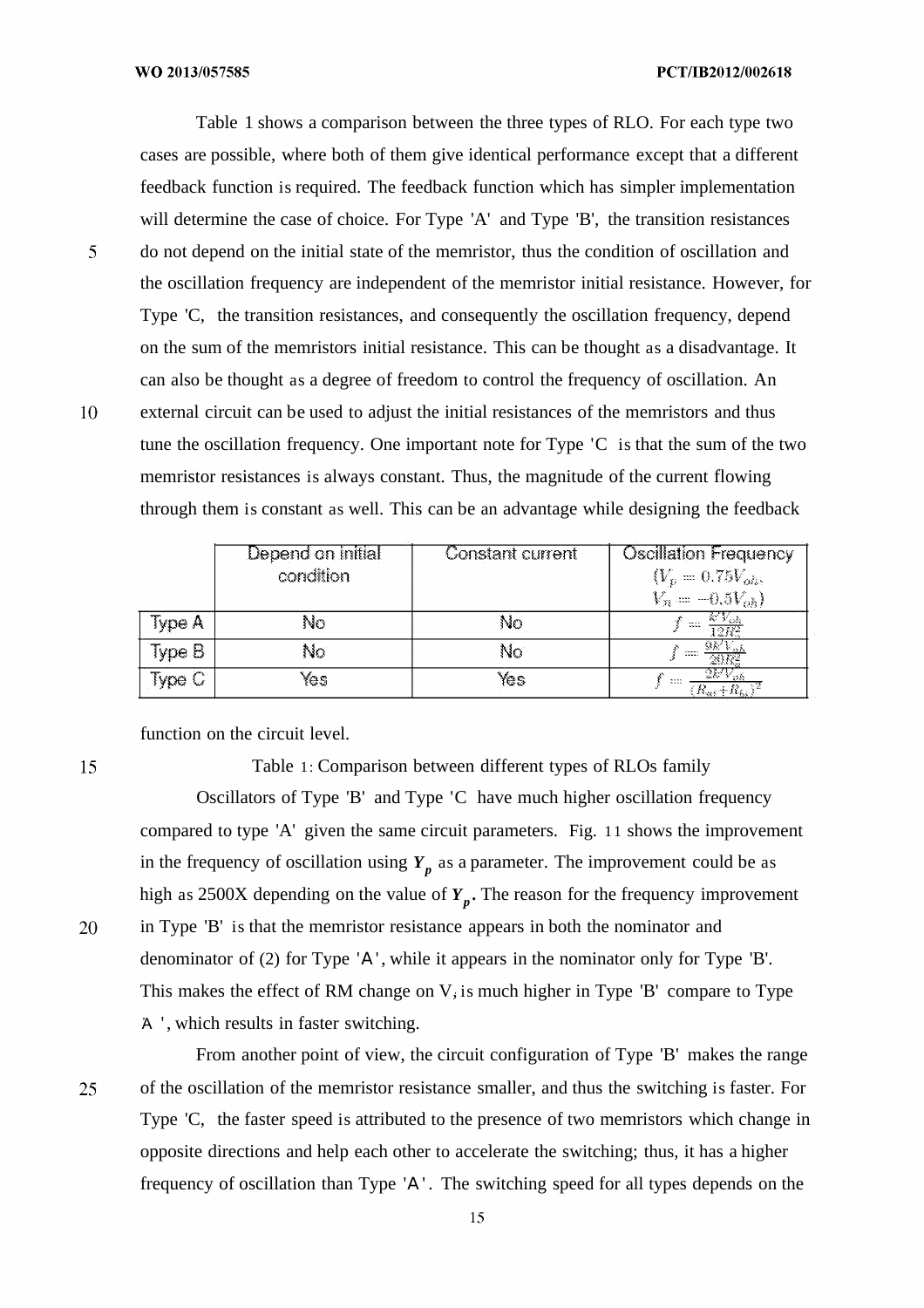memristor parameter k', which in turn depends on the dopant drift mobility  $(\mu_{\nu})$ . For the µ value used here, the proposed oscillator can be suitable for low frequency applications. However, the introduced concept is general and can be extended to higher frequencies given that technology advancement improves the response speed. Memristors with fast switching time of sub- 10ns have been reported. See, for example, Pickett MD, Strukov DB, Borghetti JL, Yang JJ, Snider GS, Stewart DR, et al. Switching dynamics in titanium dioxide memristive devices. Journal of Applied Physics 2009;106(7):074508, which is incorporated by reference in its entirety. Low frequency oscillators can find usage in biomedical circuits and embedded systems. See, for example, Elwakil AS, Ozoguz S. A 10 low frequency oscillator structure. In: European Conference on Circuit Theory and Design (ECCTD'09); 2009. p. 588 -590, and Hwang C, Bibyk S, Ismail M, Lohiser B. A very low frequency, micropower, low voltage CMOS oscillator for noncardiac pacemakers. IEEE Transactions on Circuits and Systems I: Fundamental Theory and Applications. 1995;42(ll):962-966. each of which is incorporated by reference in its 15 entirety. However, off-chip components are usually used because large capacitors are required. By using memristor, the implementation proposed in this letter eliminates the need for capacitors or inductors allowing a fully integrated implementation in a very small area.

20

 $\overline{5}$ 

The three presented types of RLO can be used as voltage controlled oscillators (VCOs). The control voltage can be directly applied to one of the voltage parameters that control the oscillation frequency, e.g., Vp and Vn. Alternatively, the resistance Ra can be implemented as a voltage controlled resistance (VCR) for Types 'A' and 'B'.

25

30

for low frequency oscillators, which can find applications in biomedical and embedded systems. For example, an on-chip oscillator for clocking an electronic system can include the reactance-less oscillator without any extrinsic reactance element. In this application, a voltage feedback module can be connected to the voltage divider.

The introduced reactance-less oscillator enables an area efficient implementation

The reactance-less oscillator can also be used in biomedical, embedded, or radio transmitter system, for example, a pacemaker. The oscillator can be a building block for a transmitter in VLF band. Such a radio transmitter can include a reactance-less oscillator and a modulator circuit to add an amount of information to be transmitted by the radio frequency signal generated by the oscillator.

A number of embodiments of the invention have been described. Nevertheless, it will be understood that various modifications may be made without departing from the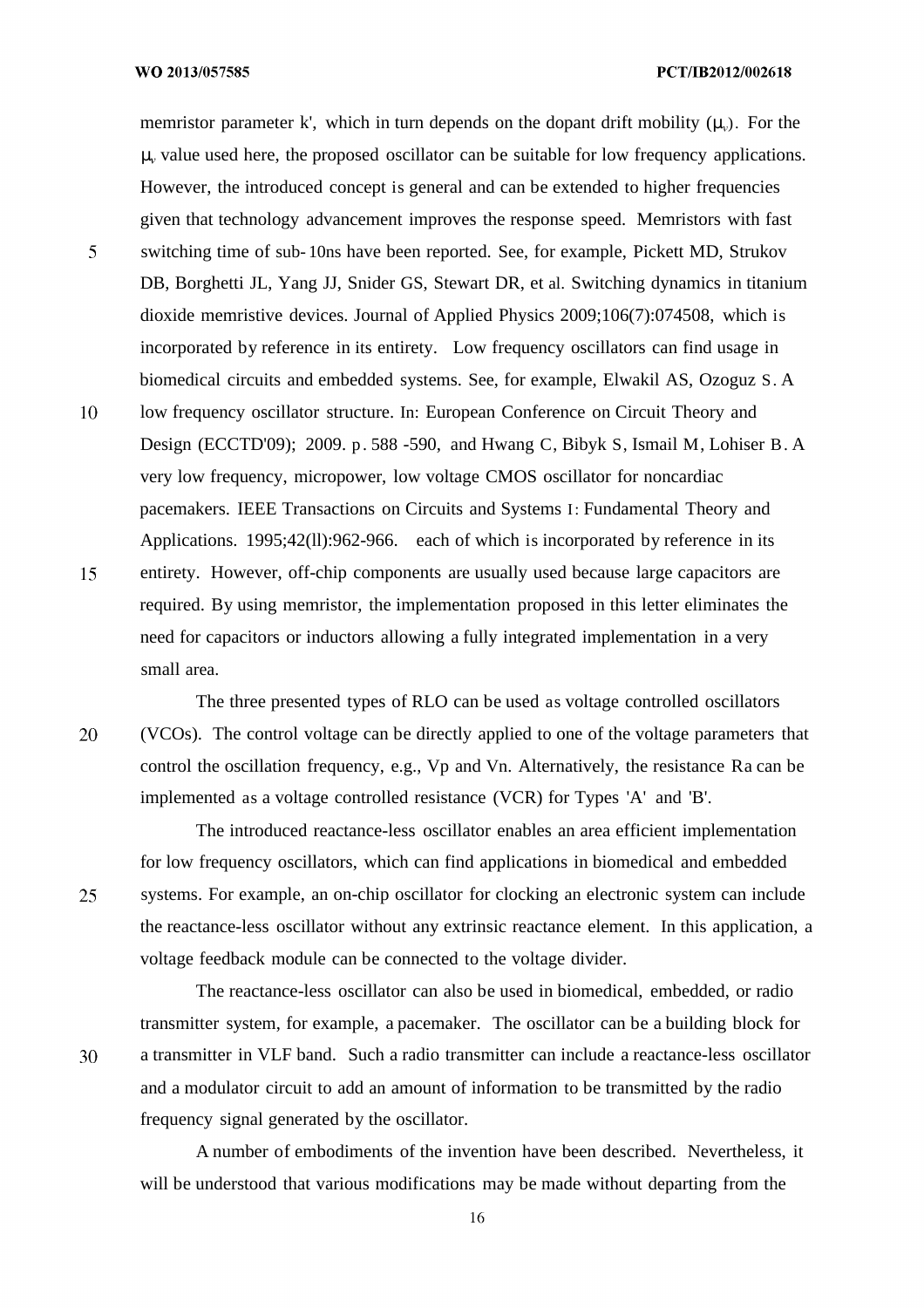spirit and scope of the invention. For example, although two circuits of transfer function are shown, the oscillator can include any other suitable voltage supplier circuit that can realize feedback function  $F(v, \cdot)$ .

Other embodiments are within the scope of the following claims.

 $\overline{5}$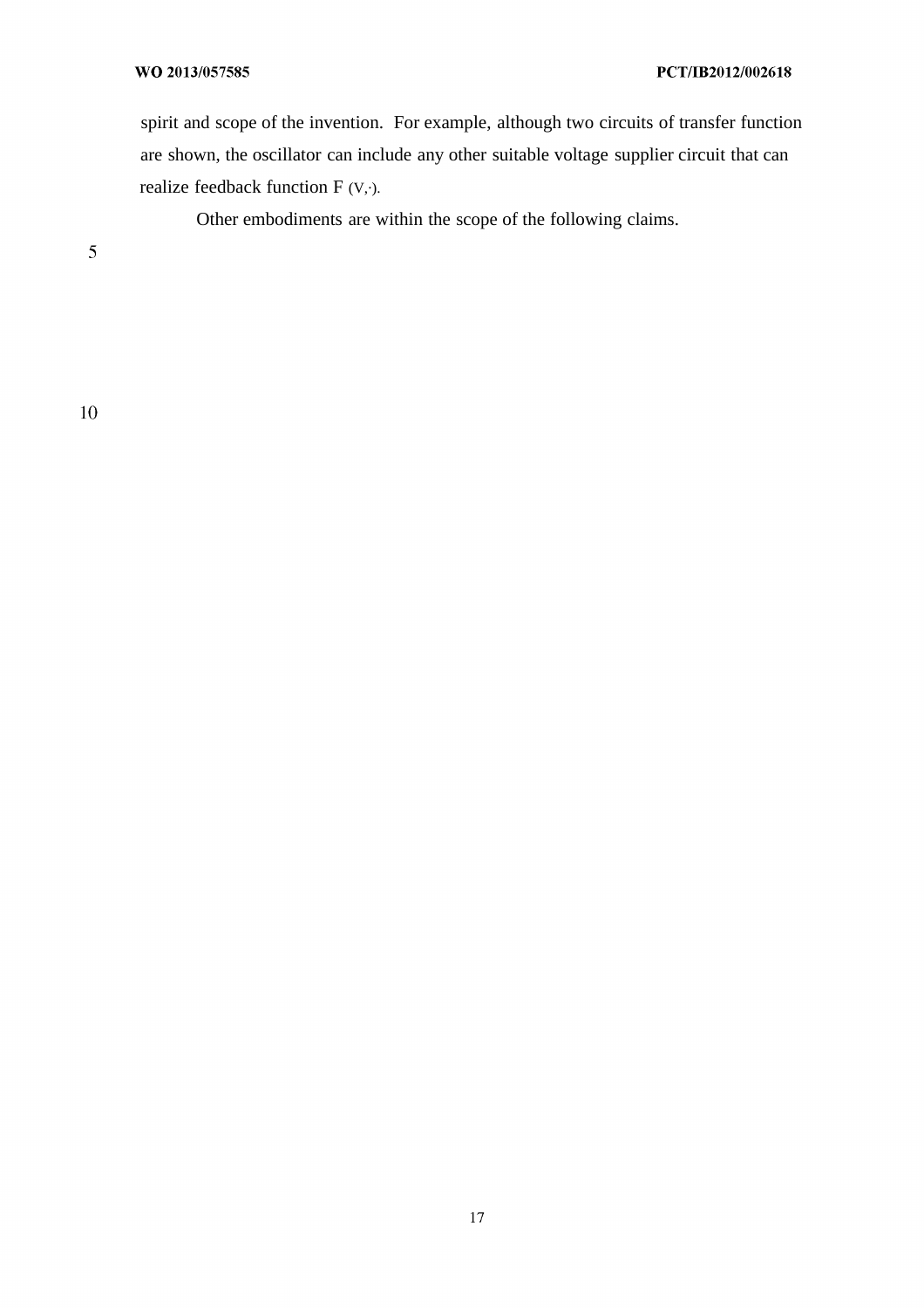### WHAT IS CLAIMED IS:

| 5  | 1. An oscillator comprising:<br>a voltage divider having: (a) a resistor element or memristor; and (b) a<br>memristor connected in series, and<br>a voltage feedback module connected to the voltage divider, wherein the<br>oscillator achieves an oscillating function with no reactance element. |
|----|-----------------------------------------------------------------------------------------------------------------------------------------------------------------------------------------------------------------------------------------------------------------------------------------------------|
|    | 2. The oscillator of claim 1, wherein the voltage feedback module comprises a<br>feedback function circuit providing an input voltage to the voltage divider.                                                                                                                                       |
| 10 | The oscillator of claim 2, wherein the feedback function circuit is parallel to<br>3.<br>the resistor element.                                                                                                                                                                                      |
| 15 | 4. The oscillator of claim 2, wherein the feedback function circuit is parallel to<br>the memristor.                                                                                                                                                                                                |
|    | 5. The oscillator of claim 2, wherein the voltage divider produces an output<br>voltage across the memristor based on the input voltage provided by the<br>feedback function circuit.                                                                                                               |
| 20 | The oscillator of claim 5, wherein the feedback function circuit varies the<br>6.<br>input voltage to change a resistance value of the memristor, thereby causing<br>the output voltage across the memristor to oscillate.                                                                          |
| 25 | 7. The oscillator of claim 2, wherein the resistance value of the memristor<br>increases under a positive voltage.                                                                                                                                                                                  |
|    | The oscillator of claim 2, wherein the resistance value of the memristor<br>8.<br>decreases under a negative voltage.                                                                                                                                                                               |
| 30 | The oscillator of claim 5, wherein the input voltage provided by the feedback<br>9.<br>function circuit has a positive value when the output voltage across the<br>memristor is within a voltage value range.                                                                                       |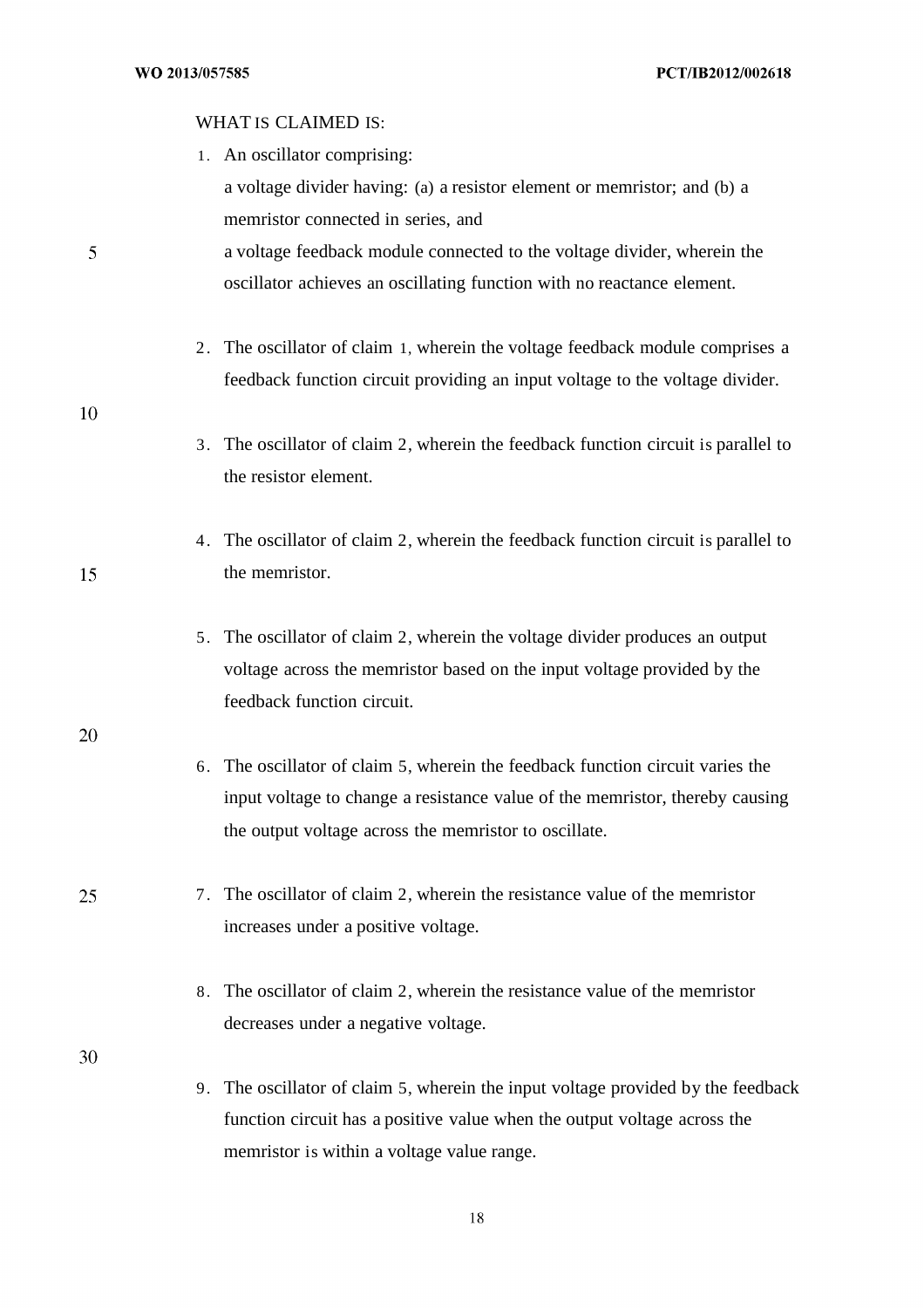### WO 2013/057585

|    | 10. The oscillator of claim 9, wherein the input voltage provided by the feedback<br>function circuit has a negative value when the output voltage across the<br>memristor is out of the voltage value range.           |
|----|-------------------------------------------------------------------------------------------------------------------------------------------------------------------------------------------------------------------------|
| 5  | 11. The oscillator of claim 10, wherein the oscillator has a duty cycle and the duty<br>cycle is determined by the positive value and negative value of the input<br>voltage provided by the feedback function circuit. |
| 10 | 12. The oscillator of claim 2, wherein the feedback function circuit comprises a<br>balanced bias configuration.                                                                                                        |
|    | 13. The oscillator of claim 2, wherein the feedback function circuit comprises an<br>unbalanced bias configuration.                                                                                                     |
| 15 | 14. The oscillator of claim 2, wherein the feedback function circuit comprises at<br>least one comparator.                                                                                                              |
|    | 15. The oscillator of claim 2, wherein the feedback function circuit comprises at<br>least one AND gate.                                                                                                                |
| 20 | 16. The oscillator of claim 1, wherein the resistor element includes a resistor.                                                                                                                                        |
|    | 17. The oscillator of claim 1, wherein the resistor element includes a plurality of<br>resistors.                                                                                                                       |
| 25 | 18. The oscillator of claim 1, wherein the resistor element includes an adjustable<br>resistor.                                                                                                                         |
| 30 | 19. The oscillator of claim 1, wherein the memristor comprises a thin-film<br>structure.                                                                                                                                |
|    | 20. The oscillator of claim 1, wherein the memristor comprises titanium oxide.                                                                                                                                          |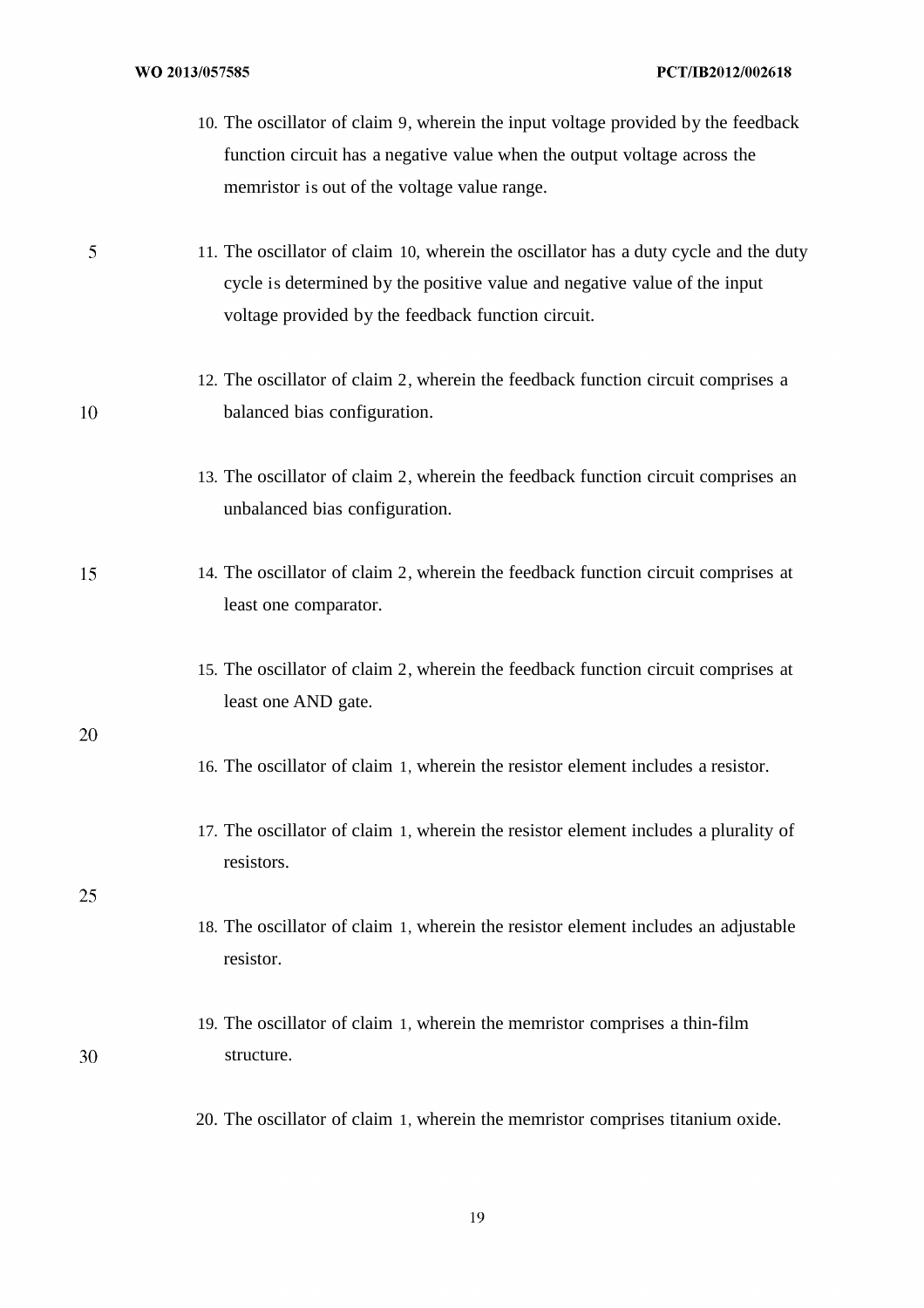- 21. The oscillator of claim 1, wherein the voltage divider has: (a) a resistor element; and (b) a memristor connected in series.
- 22. The oscillator of claim 1, wherein voltage divider has: (a) a first memristor; and (b) a second memristor connected in series.
- 23. A method of generating an oscillating voltage with no reactance element, comprising: creating an input voltage from a voltage supplier module; and
- 10 applying the input voltage to a voltage divider having: (a) a resistor element or memristor; and (b) a memristor connected in series, wherein voltage feedback module produces an output voltage across the memristor to alternate the output voltage across the memristor.
- 15 24. The method of claim 23, wherein the voltage feedback module comprises a feedback function circuit.
	- 25. The method of claim 23, wherein the resistance value of the memristor increases under a positive voltage.
- 20

25

30

5

26. The method of claim 23, wherein the resistance value of the memristor decreases under a negative voltage.

- 27. The method of claim 23, wherein the input voltage provided by the feedback function circuit has a positive value when the output voltage across the memristor is within a voltage value range.
- 28. The method of claim 27, wherein the input voltage provided by the feedback function circuit has a negative value when the output voltage across the memristor is out of the voltage value range.
	- 29. The method of claim 24, wherein the feedback function circuit comprises a balanced bias configuration.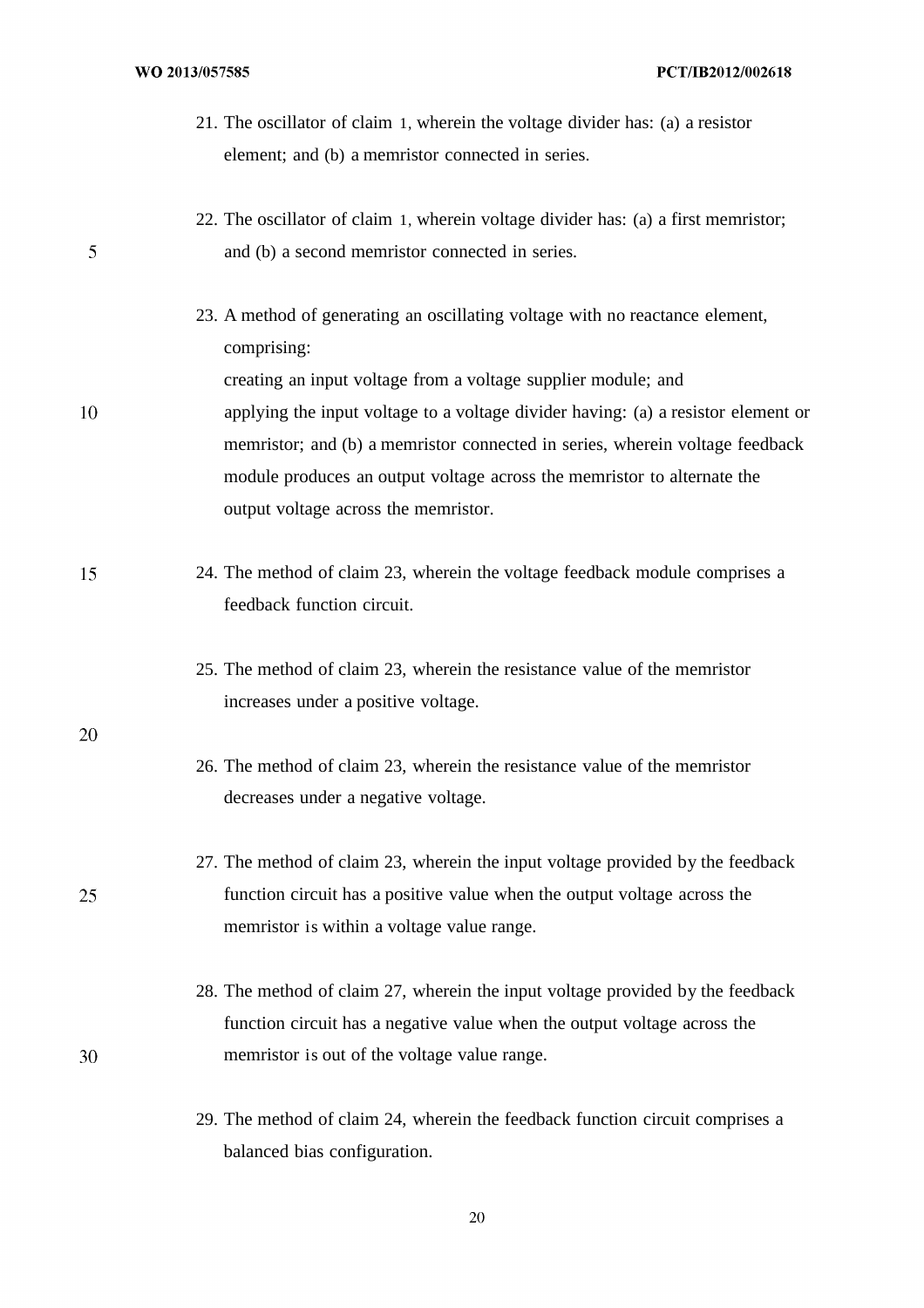#### WO 2013/057585

30. The method of claim 24, wherein the feedback function circuit comprises an unbalanced bias configuration. 31. The method of claim 24, wherein the feedback function circuit comprises at 5 least one comparator. 32. The method of claim 24, wherein the feedback function circuit comprises at least one AND gate. 10 33. The method of claim 23, wherein the resistor element includes a resistor. 34. The method of claim 23, wherein the resistor element includes a plurality of resistors. 15 35. The method of claim 23, wherein the resistor element includes an adjustable resistor. 36. The method of claim 23, wherein the memristor comprises a thin-film structure. 20 37. The method of claim 23, wherein the memristor comprises titanium oxide. 38. A electrical system, comprising: an oscillator comprising: 25 a voltage divider having: (a) a resistor element or memristor; and (b) a memristor connected in series; and a voltage feedback module connected to the voltage divider, wherein the oscillator achieves an oscillating function with no reactance element to generate a radio frequency signal; and 30 a modulator circuit to add an amount of information to be transmitted by the radio frequency signal generated by the oscillator.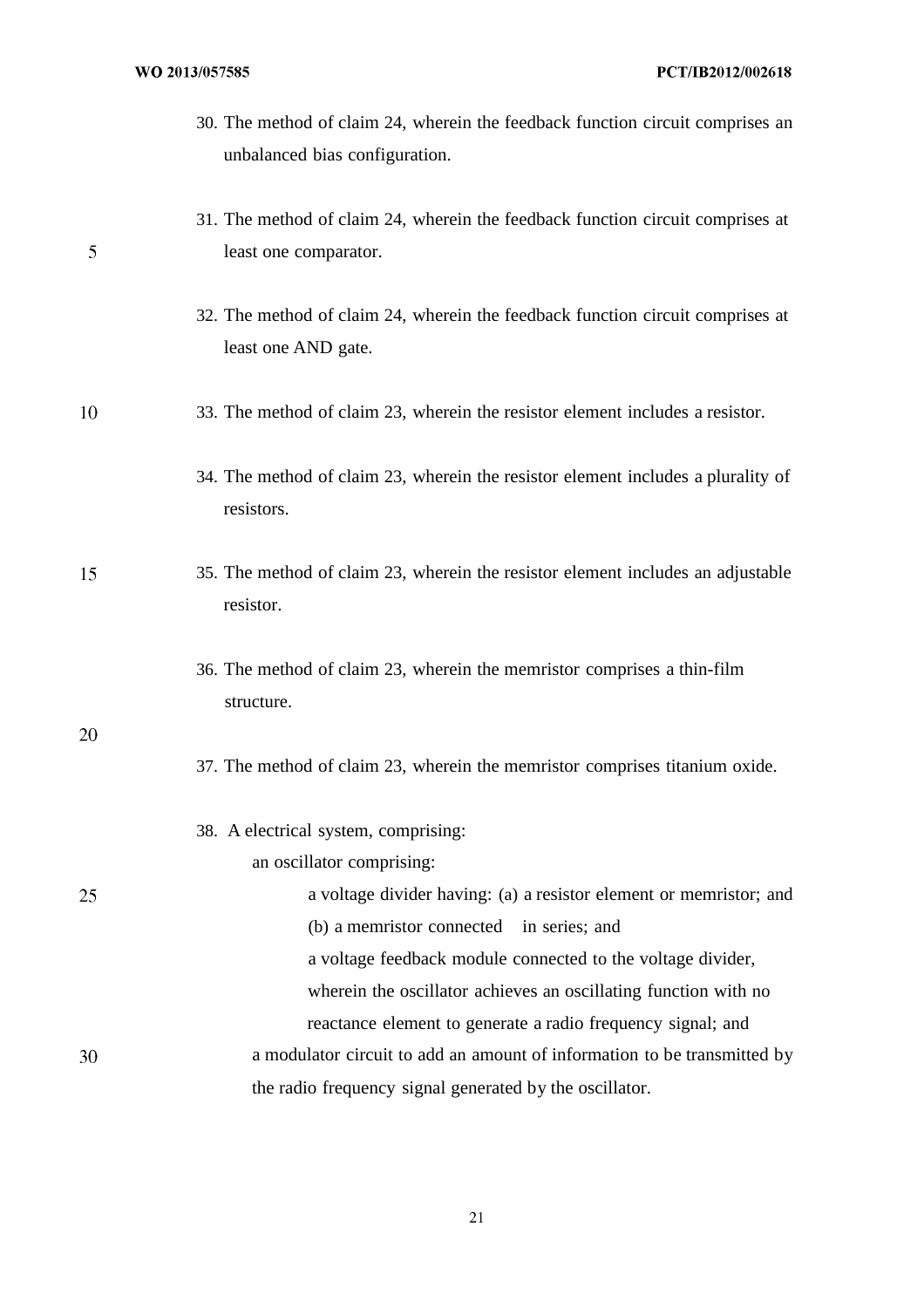$\overline{5}$ 

10

39. The electrical system of claim 38, wherein the voltage feedback module comprises a feedback function circuit providing an input voltage to the voltage divider.

## 40. The electrical system of claim 38, wherein the voltage feedback module comprises a power supply circuit to transform an input electrical power to input voltage to the voltage divider.

- 41. An on-chip module for clocking an electronic system comprising the oscillator of claim 1.
	- 42. A chip comprising the oscillator of claim 1.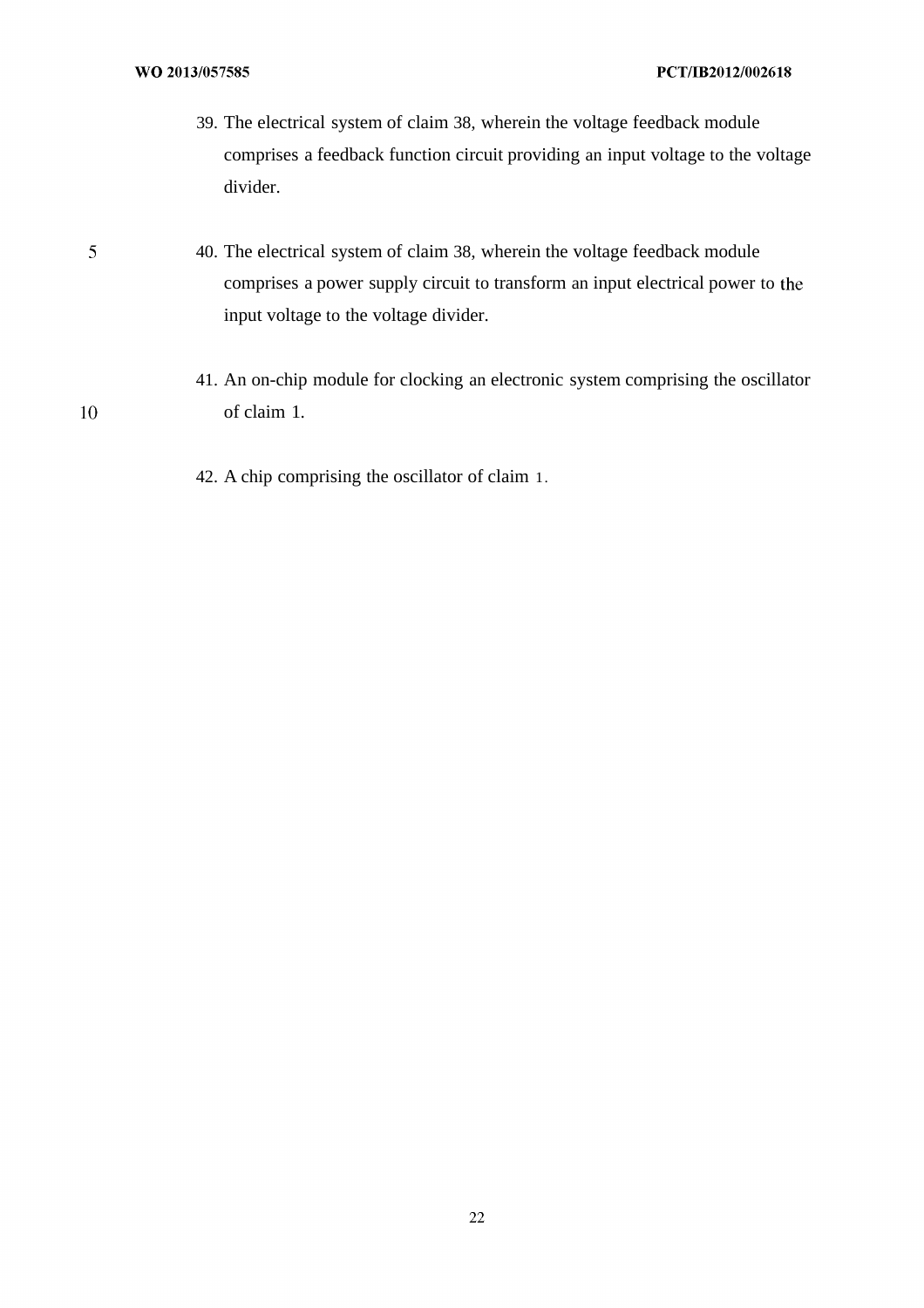

 $FIG.1$ 

 $1/11$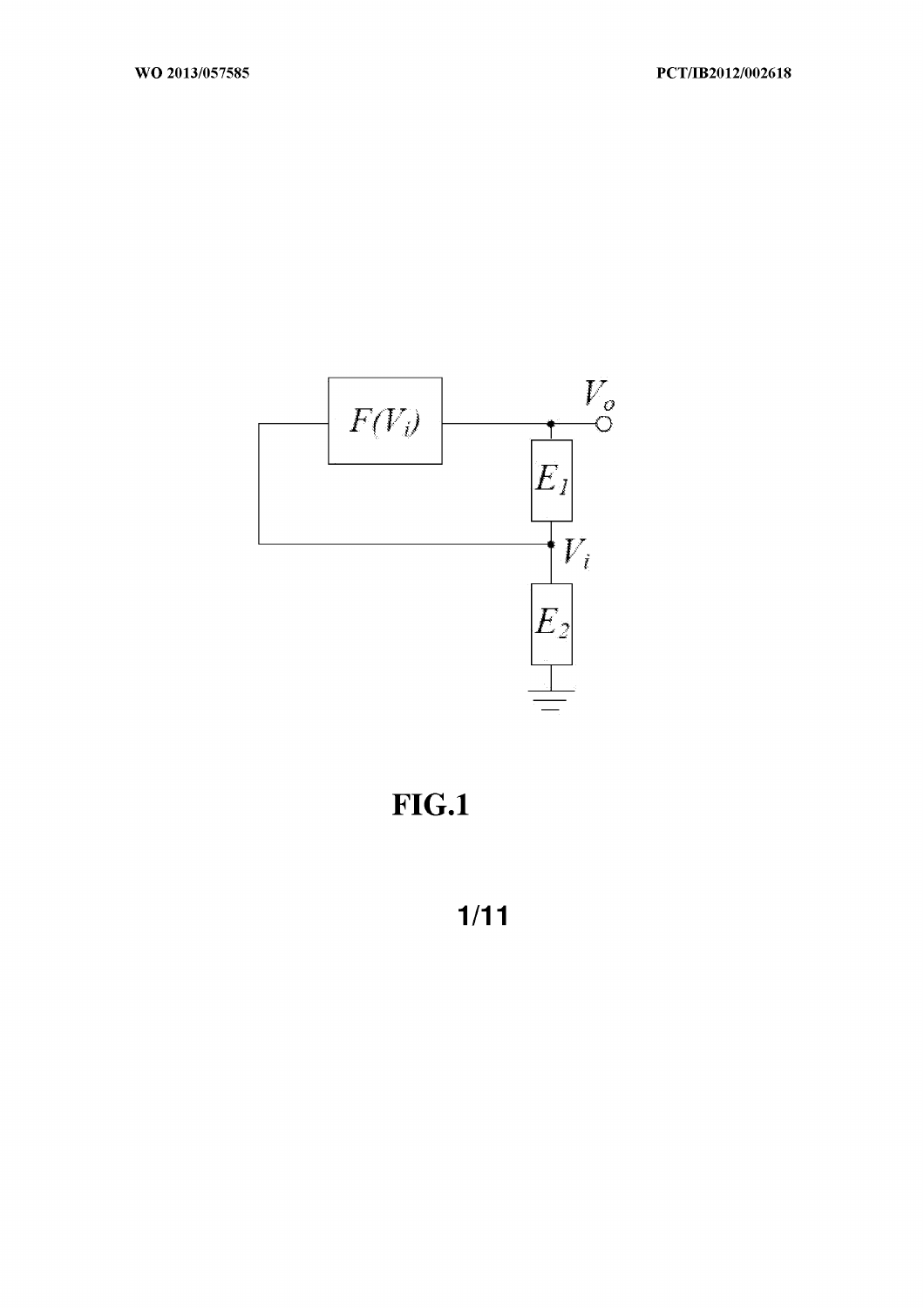



 $FIG.2$ 

 $2/11$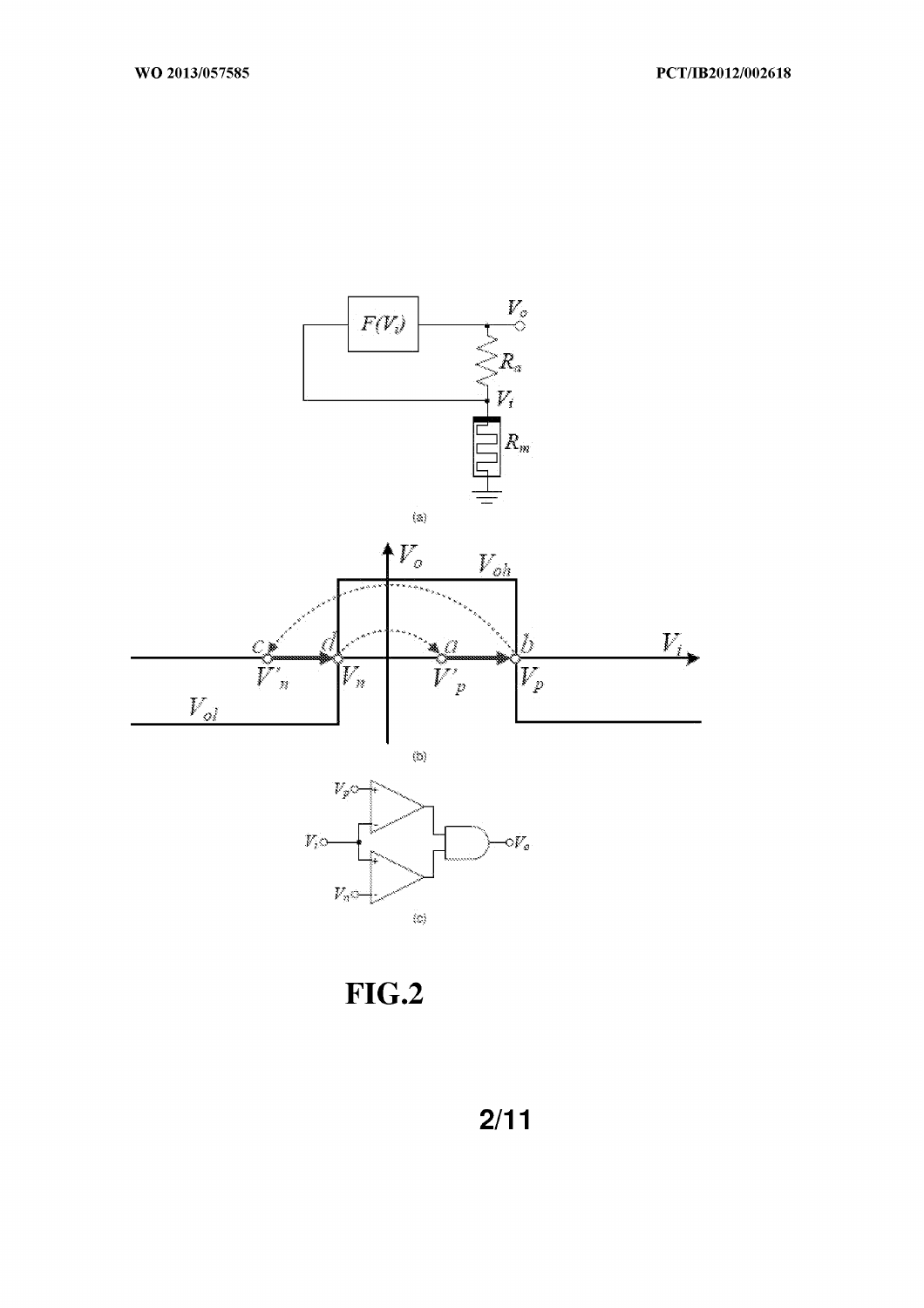

 $FIG.3$ 

 $3/11$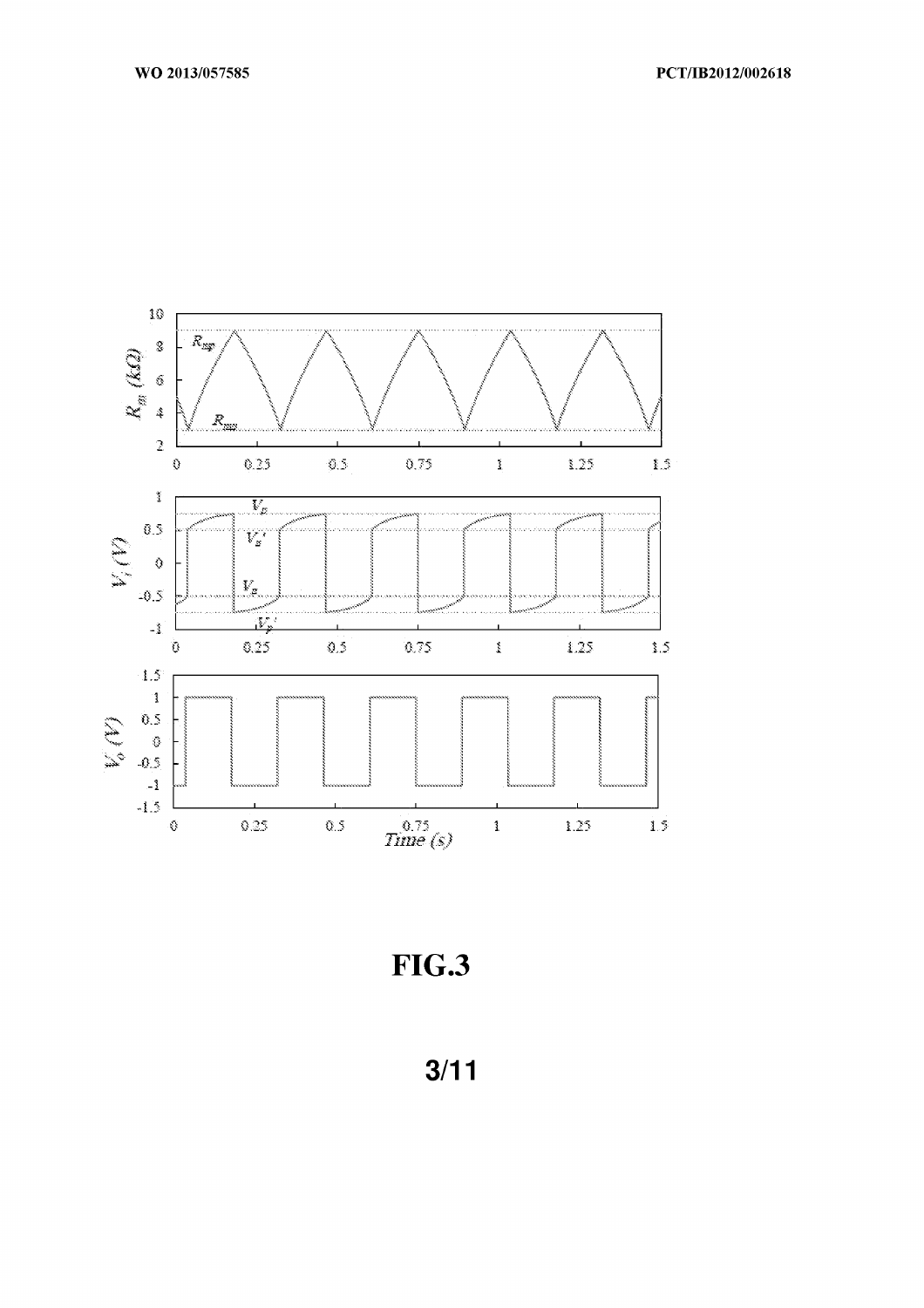

 $FIG.4$ 

 $4/11$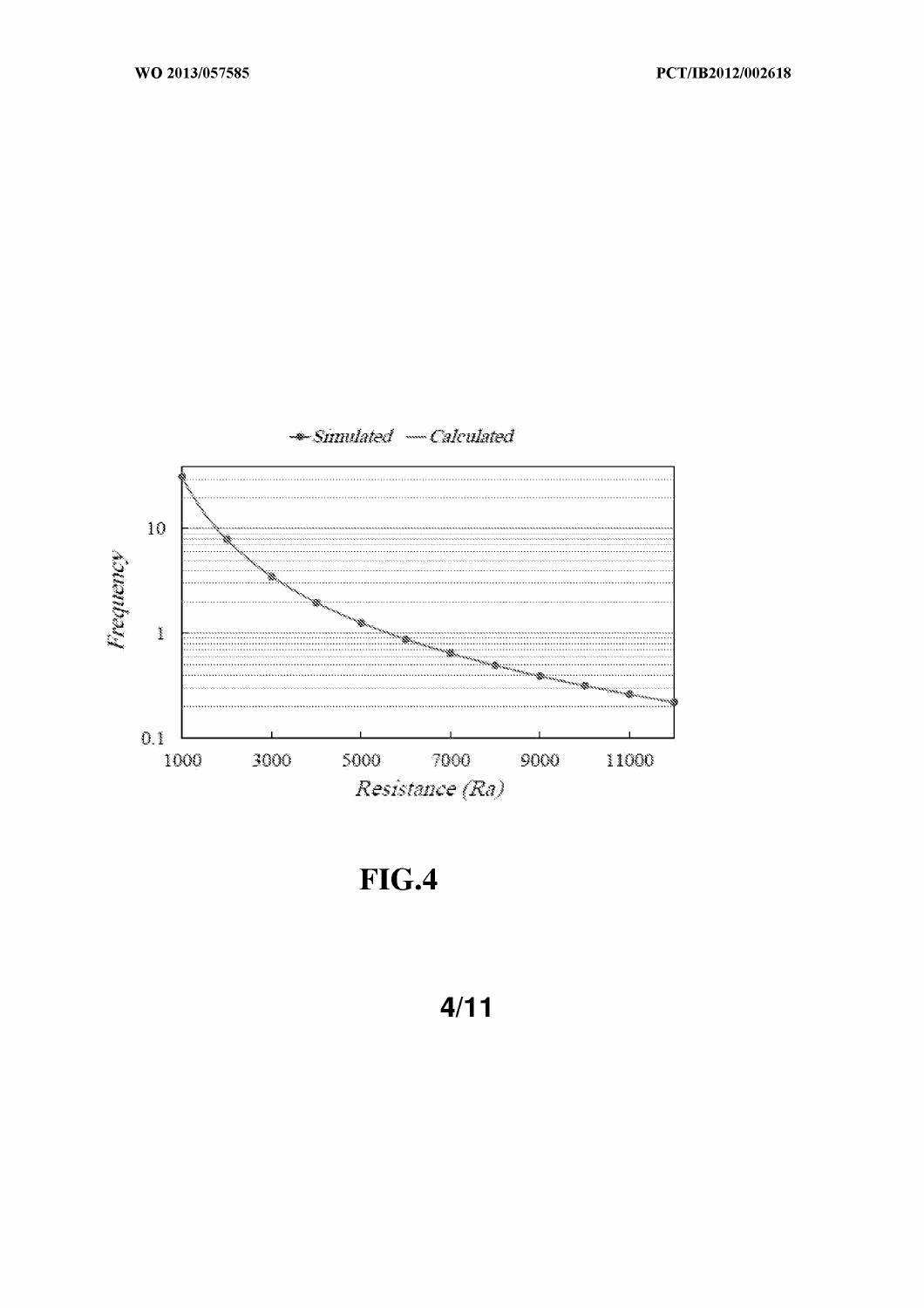

 $FIG.5$ 

 $5/11$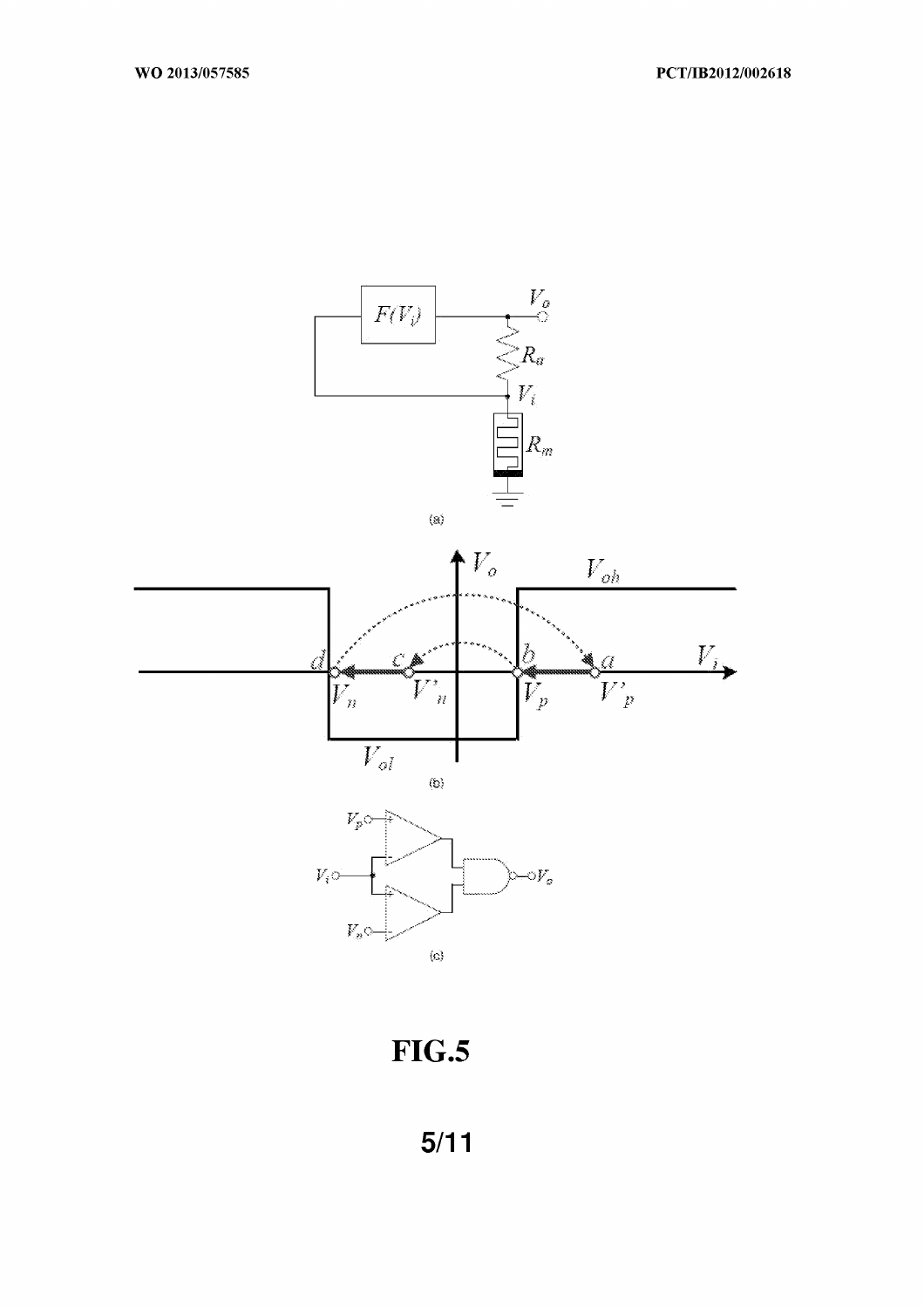

**FIG.6** 

 $6/11$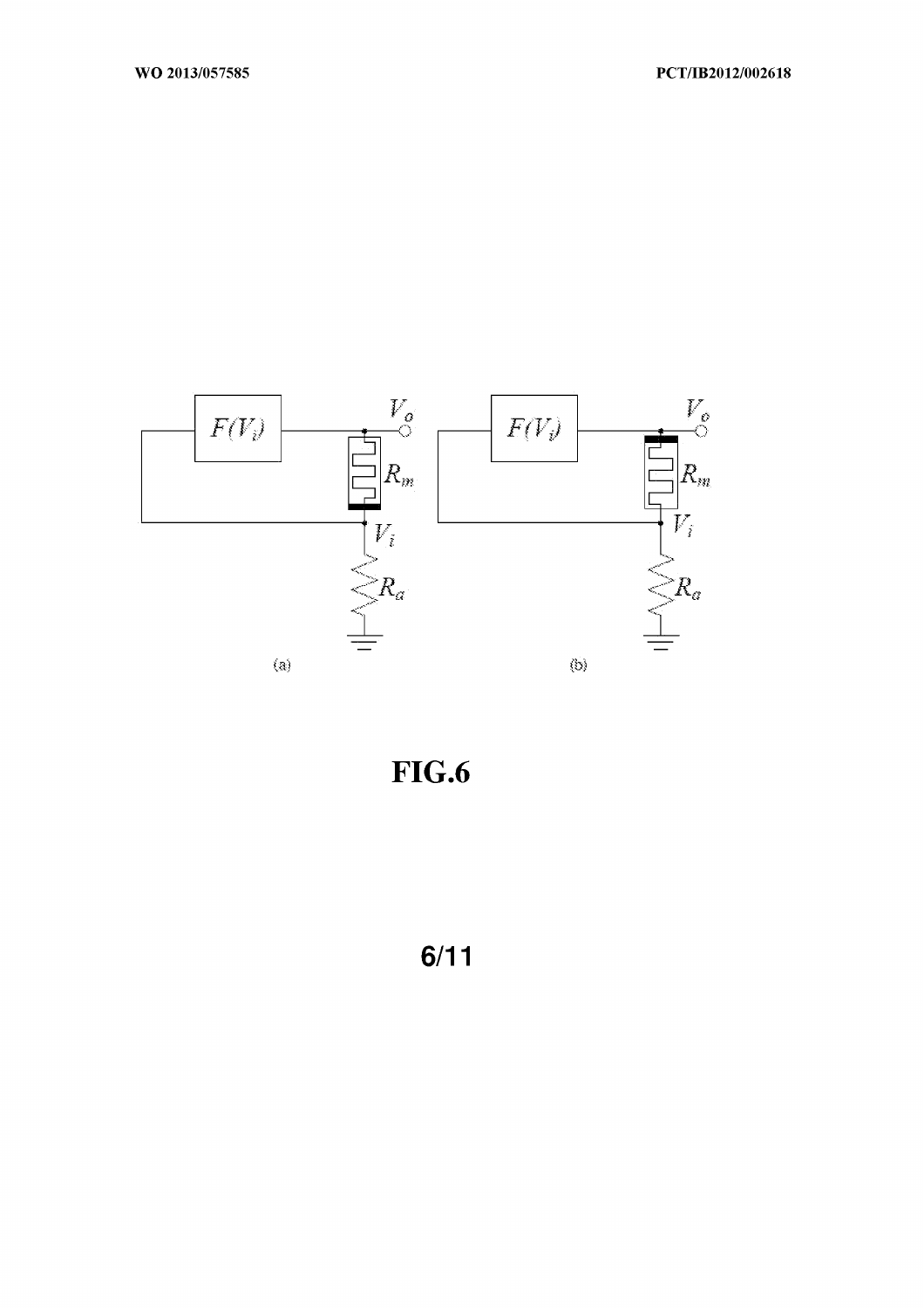

# $FIG.7$

# $7/11$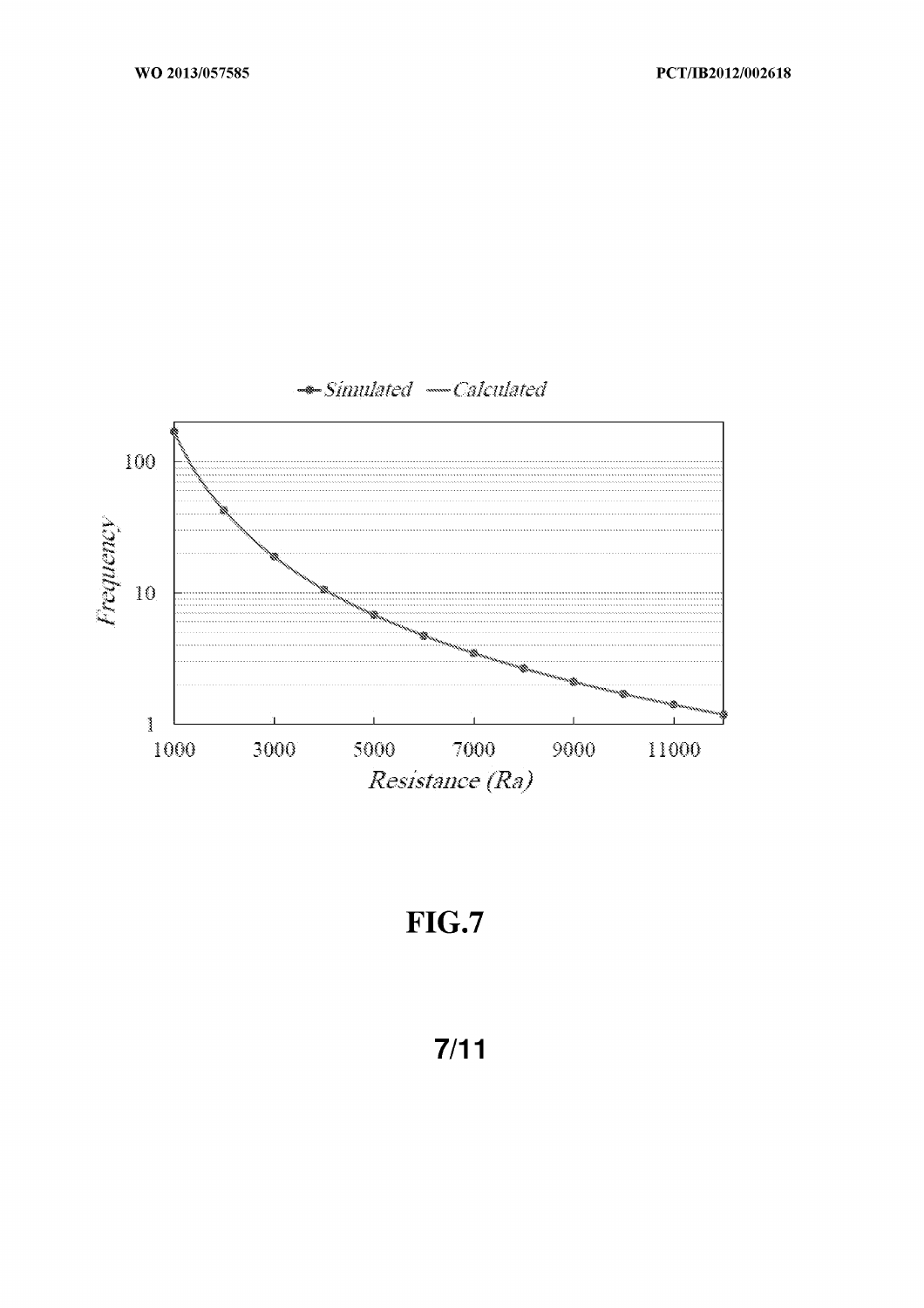

 $FIG.8$ 

 $8/11$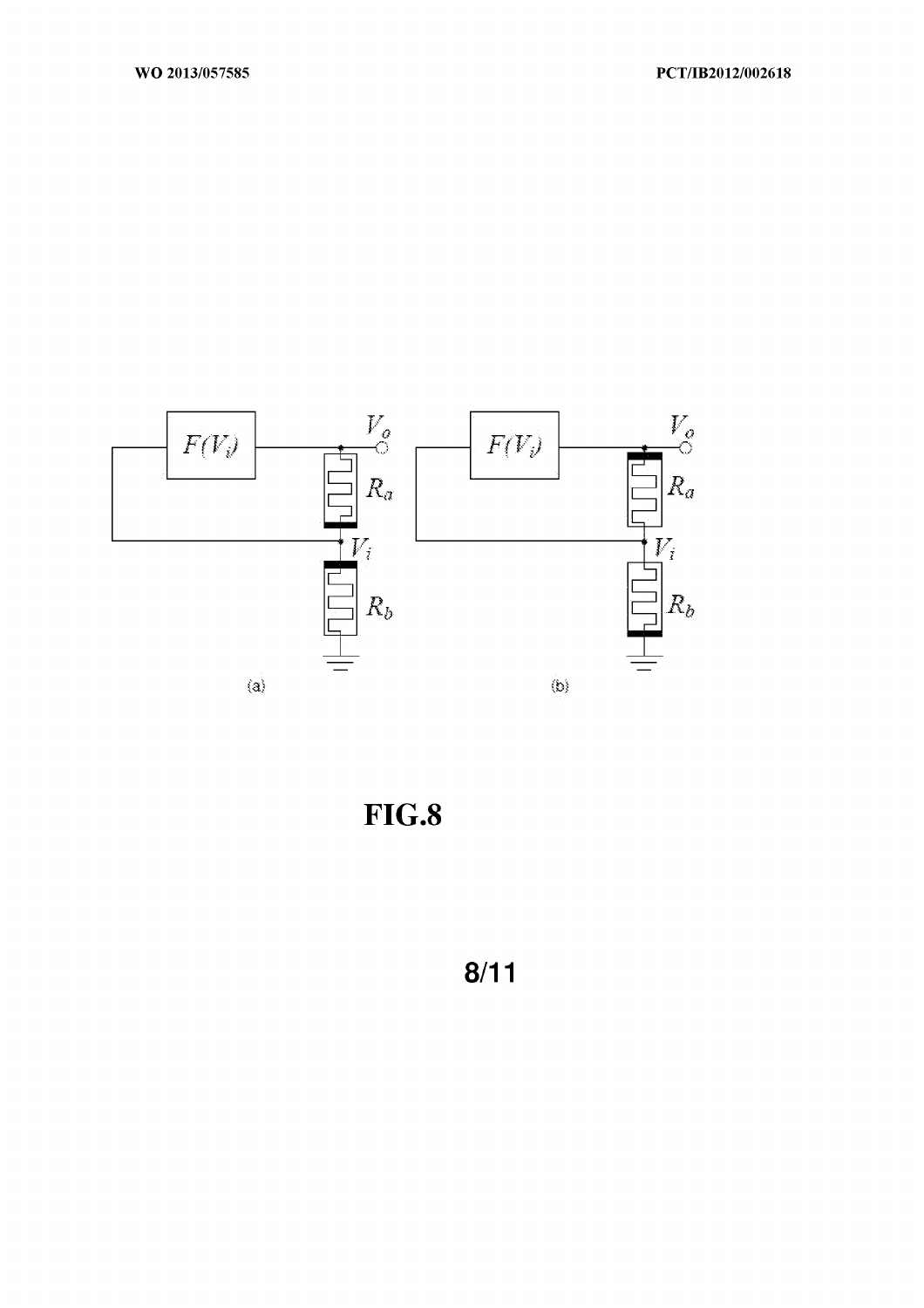

FIG.9

 $9/11$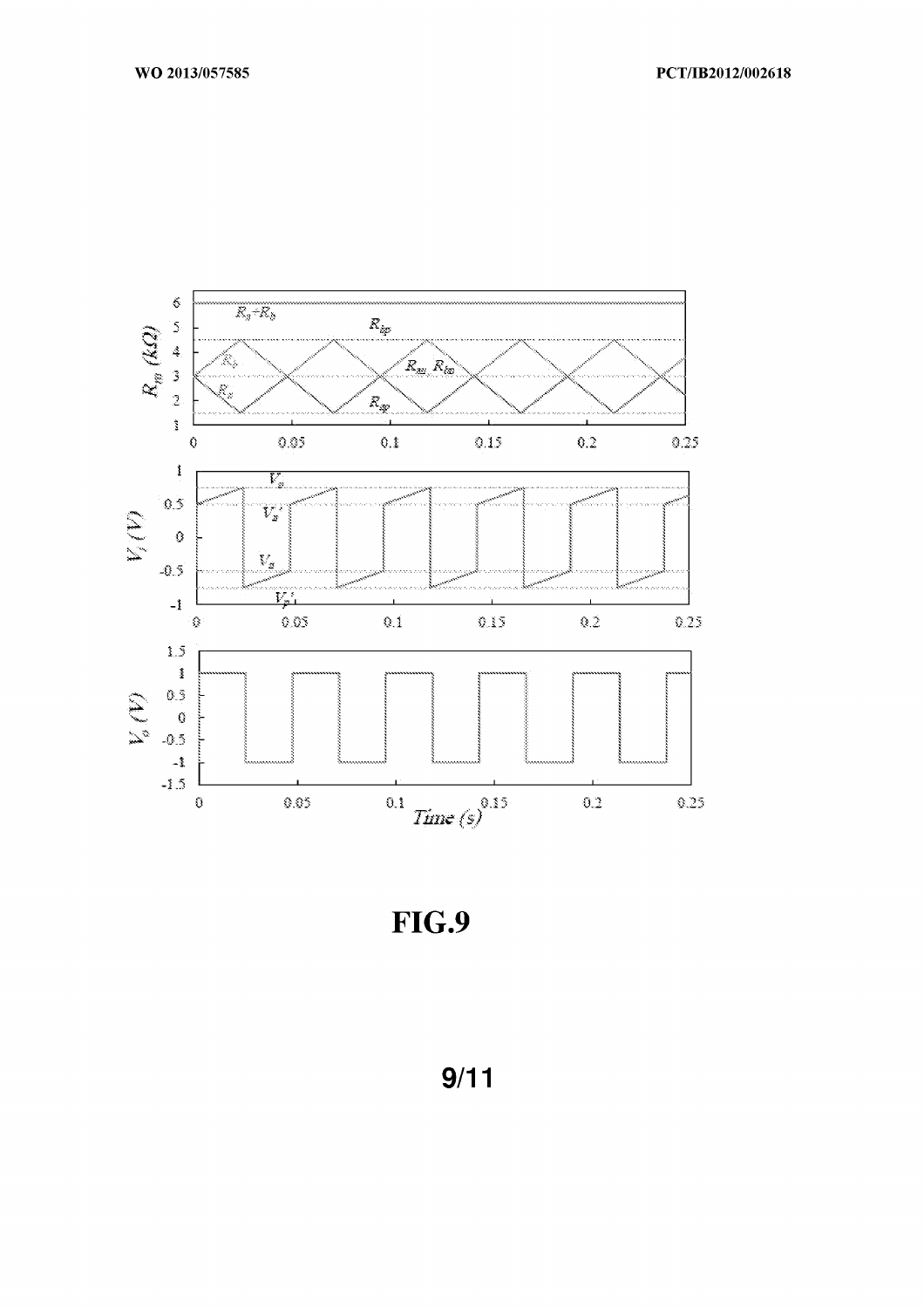

**FIG.10** 

 $10/11$